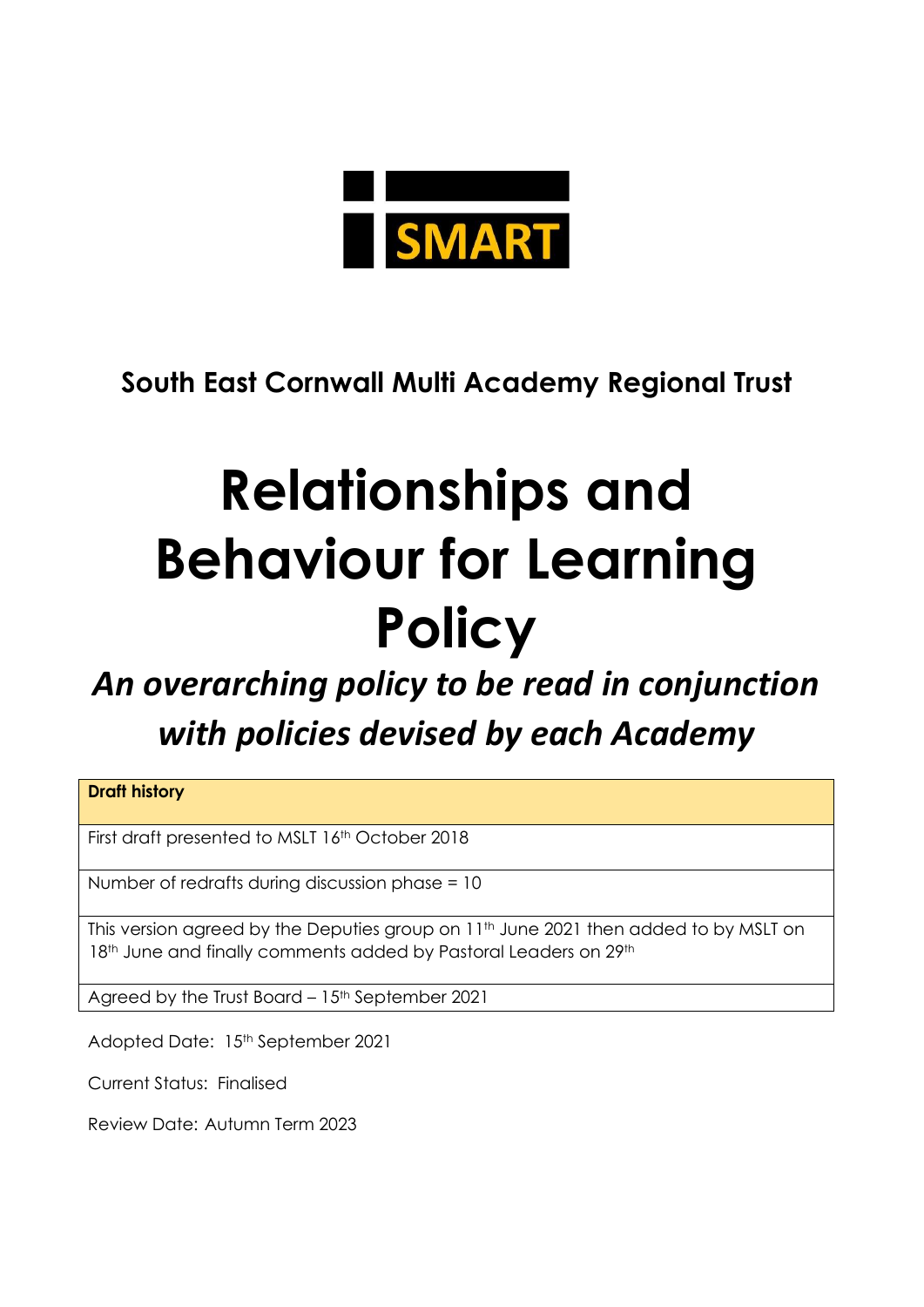## **Contents**

| Part 1 - What excellent learning behaviours and social skills do we expect all                                                                         |  |
|--------------------------------------------------------------------------------------------------------------------------------------------------------|--|
|                                                                                                                                                        |  |
|                                                                                                                                                        |  |
|                                                                                                                                                        |  |
|                                                                                                                                                        |  |
| 4.1 How we address minor infringements and low level disruption14<br>4.2 Repeated or more serious events that require on site detention or isolation15 |  |
|                                                                                                                                                        |  |
|                                                                                                                                                        |  |
|                                                                                                                                                        |  |
|                                                                                                                                                        |  |
|                                                                                                                                                        |  |
| Appendix 2: Expectations: Learning Agreement: Teachers30                                                                                               |  |
|                                                                                                                                                        |  |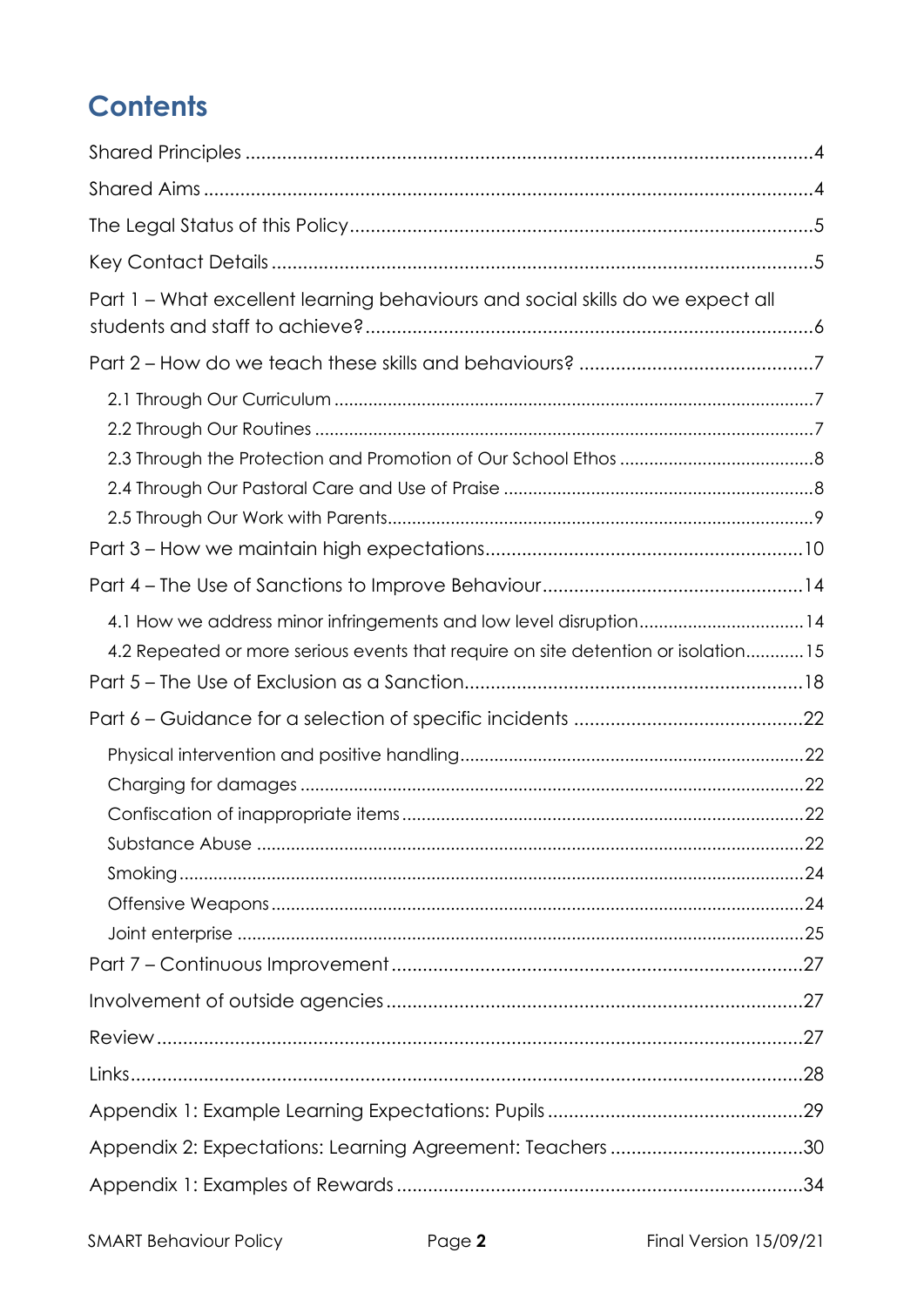|--|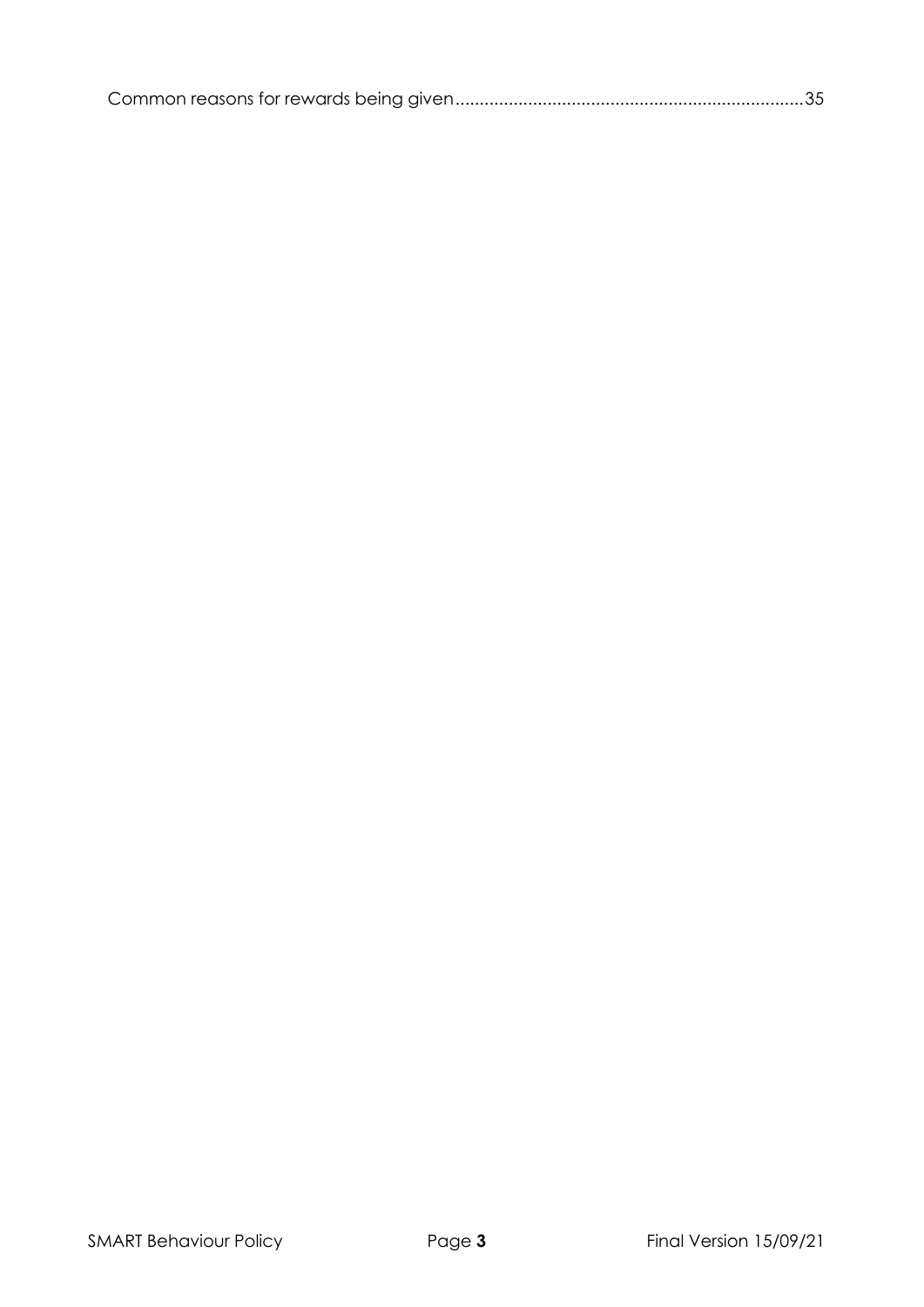## <span id="page-3-0"></span>**Shared Principles**

We must devise and implement a curriculum that systematically builds positive and constructive relationships between all pupils and all adults. The 'learning episodes' of this curriculum happen in classrooms, shared spaces, on the journey to and from school, during school trips, in fact in all interactions between their peers and all adults.

Our high expectations for all pupils means that we always believe in continuous improvement and so will focus on guiding the choices pupils make, intentionally praising constructive behaviour and skill development. We will always challenge inappropriate choices and establish clear and consistent boundaries as described below.

- **Clear**  pupils and staff need to know exactly what excellent behaviours are and exactly what is expected of them, where, when and why.
- **Calm** to guide effectively we need to understand and consider people's emotions and viewpoints and to achieve this effectively we need to remain calm and focussed.
- **Caring** we care enough to be firm and respond in reliable and predictable ways but always with compassion. Focussing on maintaining firm boundaries around which choices should be better, whilst ensuring the person continues to feels well liked, appreciated and respected as they learn these.
- **Consistent**  all pupils should expect high standards and so all pupils require predictability of expectation and response as well as being able to trust the adults they work with hence consistency is paramount.
- **Cheerful**  all individuals respond effectively when approached positively, and therefore, when supporting changes in behaviour, we will endeavour to approach these in a positive way.

## <span id="page-3-1"></span>**Shared Aims**

- i. To encourage a safe, caring and purposeful atmosphere in every SMART school.
- ii. To develop children's self-discipline, self-esteem and a sense of responsibility towards themselves and the community as a whole.
- iii. To promote a consistent approach to behaviour for learning by Pupils, Staff, Parents/Carers, Community Partners and Governors throughout every school.
- iv. To encourage our stated school values.

Young people and staff have a right to learn in a friendly, encouraging, secure and positive environment. They have the right to engage fully in their learning through fair access to a curriculum that develops their knowledge understanding and skills whilst at school, and provides them with the skills, self-belief and love of learning to be a lifelong learner understanding their own rights and respecting other people's rights, cultures and differences. Underpinning these aims is a commitment to all pupils and adults in the Trust developing behaviours that actively promote these aims.

This policy applies to all students in all schools at all times of the day when in school uniform, when travelling to and from school, on site in any SMART academy or representing an academy whilst on trips, online or in their community.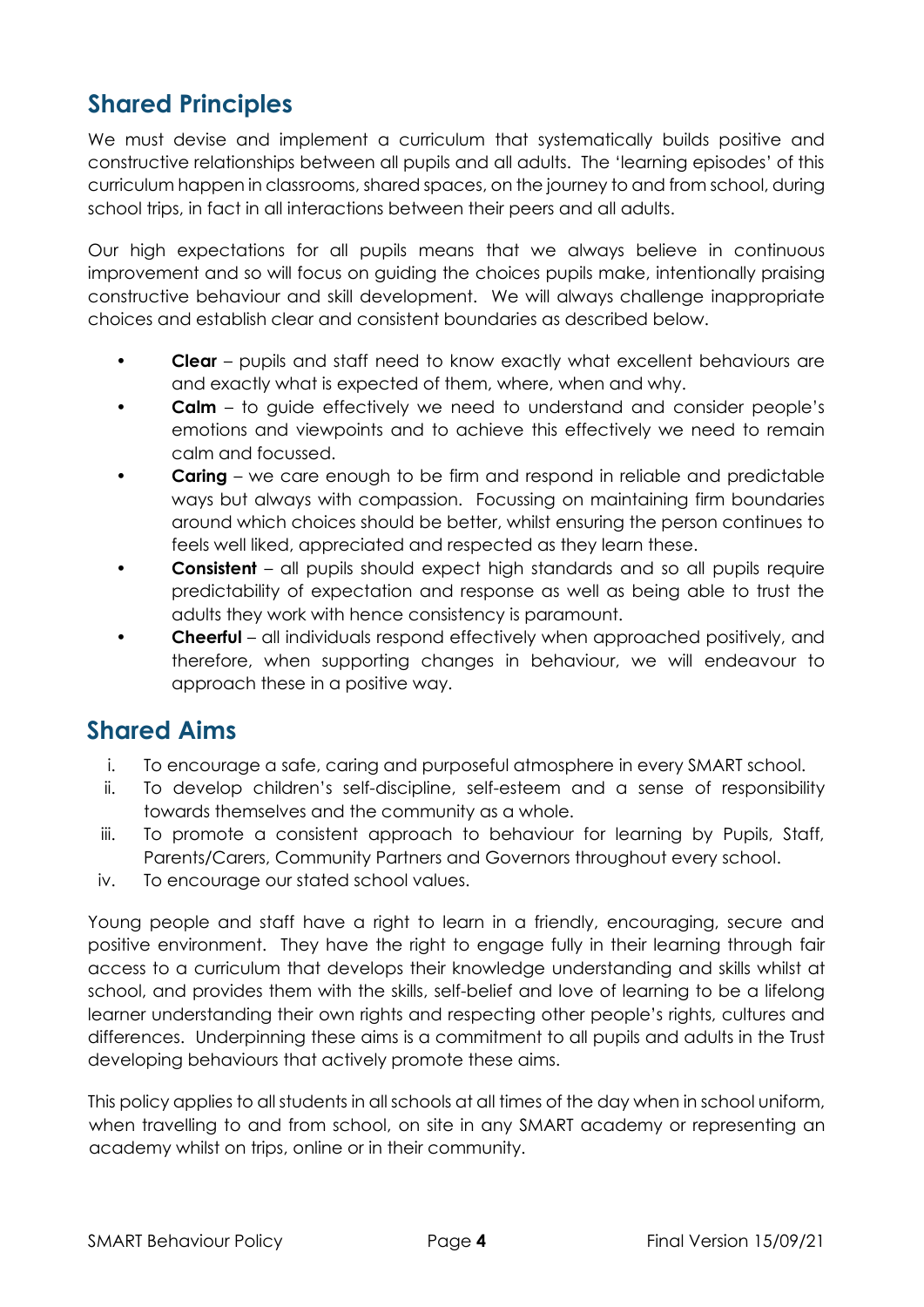## <span id="page-4-0"></span>**The Legal Status of this Policy**

The DfE clarifies that "The proprietor of an Academy school (Headteacher) is required to ensure that a written policy to promote good behaviour among pupils is drawn up and effectively implemented. The policy must set out the disciplinary sanctions to be adopted if a pupil misbehaves. The proprietor is also required to ensure that an effective antibullying strategy is drawn up and implemented. Information about the school's behaviour policy must be made available to parents on request… It is good practice for this to be published on the school website" - **[Link](https://assets.publishing.service.gov.uk/government/uploads/system/uploads/attachment_data/file/488034/Behaviour_and_Discipline_in_Schools_-_A_guide_for_headteachers_and_School_Staff.pdf)**

When deciding what their measures should be, the Headteacher must take into account the principles agreed by the Trust Board in its governance role.

Rather than repeat these core principles and agreed practices across all school policies, they are drawn up here in this overarching policy, hence for the full policy, both the school and Trust policies must be considered together. To make this process as easy as possible, the headings used by both policies are the same.

Each school has the operational autonomy to develop its own practices and procedure to enable them to achieve these common objectives.

## <span id="page-4-1"></span>**Key Contact Details**

All of the people named below should consider themselves collectively as the team responsible for behaviour policy review across the Trust.

The Trust Director for learning is: **Jamie Crisp**

In each school, the Headteacher can also be contacted as they have ultimate responsibility for this policy and for advising on serious incidents.

| Academy     | Senior staff          | Local            | Out of hours | Links to any Academy          |
|-------------|-----------------------|------------------|--------------|-------------------------------|
|             | member                | Governing        | emergency    | specific behaviour            |
|             | responsible for       | Committee        | contact      | policies on school            |
|             | review of this policy | representative   |              | websites                      |
| Dobwalls PS | Mrs Pipe              | Mr Alan          | Ms Read      | <b>Behaviour and Bullying</b> |
|             |                       | Johnson & Mrs    |              | <b>Policy</b>                 |
|             |                       | Claire           |              |                               |
|             |                       | Ollerenshaw      |              |                               |
| Liskeard    | Mr Knipe              | Mrs Lynne Butel  | Mr Pickles,  | <b>Anti-Bullying Policy</b>   |
| S&CC        |                       |                  | Mr Lingard,  |                               |
|             |                       |                  | Mr Knipe     |                               |
| Looe CA     | Ms Jackman            | Mrs Penny Prisk  | Mr Minnette  | <b>Behaviour Policy</b>       |
|             |                       | & Mr Keith       |              |                               |
|             |                       | Simmons          |              |                               |
| Saltash CS  | Mr Oakes              | Mrs Julie Curtis | Mr Oakes     | <b>Behaviour Policy</b>       |
| Landulph PS | Mrs Ball              | Mrs Helen        | Mrs Ball     | <b>Behaviour for Learning</b> |
|             |                       | Ansell           |              | Policy                        |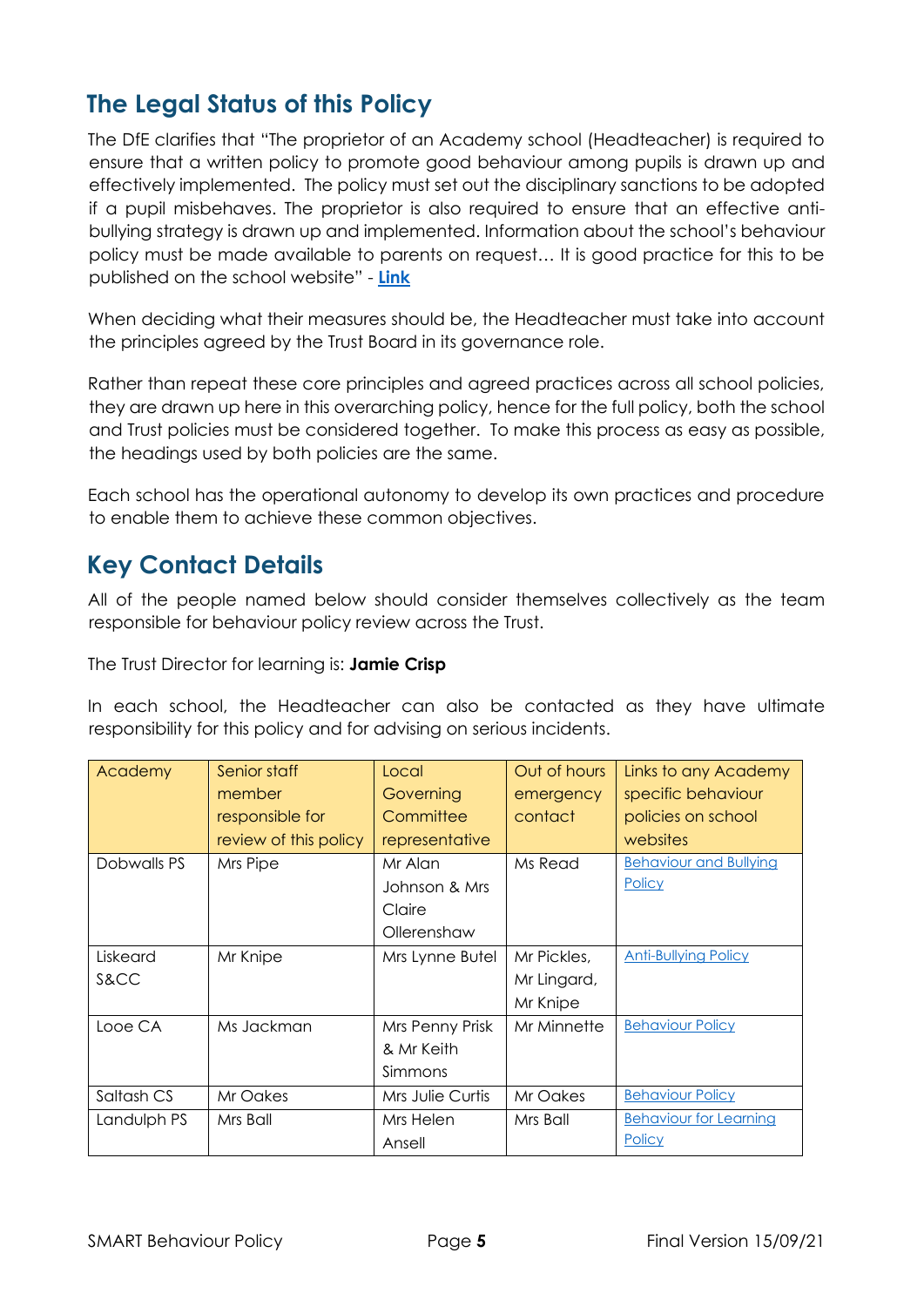| Trewidland PS   Mr Lovell | Mrs Helen      | Mr Lovell | <b>Positive Behaviour</b> |
|---------------------------|----------------|-----------|---------------------------|
|                           | Moran & Mr     |           | Management in School      |
|                           | Adrian Barnett |           |                           |

## <span id="page-5-0"></span>**Part 1 – What excellent learning behaviours and social skills do we expect all students and staff to achieve?**

- All schools demonstrate high expectations for behaviour of ALL students and staff.
- All schools will engage in a process of agreeing these common standards with students, staff, governors and parents. This process should be reviewed at least every three years.
- Clear expectations and responsibilities will be displayed, shared and communicated in whatever way each school sees fit to enable all members of the community to be aware of them.
- These expectations should apply to all members of the school community without exception.
- Liskeard SCC has highlighted these expectations on their website at [Behaviour and](https://www.liskeard.cornwall.sch.uk/parents-carers/behaviour-achievement)  [Rewards,](https://www.liskeard.cornwall.sch.uk/parents-carers/behaviour-achievement) in other schools they appear in the school policy.
- Like all skills development, relationship building and positive behaviours are not binary measures that are just 'good' or 'bad' but rather a continuum. All pupils have a right to understand their next steps in any skill and expect these skills to be developed whilst at school.
- Our SECRET skills framework describes the general skills we are aiming to develop and what excellence looks like in each of these. The implementation of this framework is part of our five year strategy and over this time period it will become integrated into the curriculum. This work has already begun in some areas.

| <b>SECRET Skill</b>            | Cognitive                            | <b>Strategic</b>      | Emotional                            | Social                   |
|--------------------------------|--------------------------------------|-----------------------|--------------------------------------|--------------------------|
| Self-Management                | Manage Risk                          | <b>Be Organised</b>   | Go for it,<br>Finish it!             | Manage<br>Emotions       |
| <b>Effective Participation</b> | Persuade<br><b>Others</b>            | <b>Find Solutions</b> | <b>Identify Issues</b>               | <b>Get Involved</b>      |
| <b>Creative Thinking</b>       | Imagine                              | <b>Make Links</b>     | <b>Take Creative</b><br><b>Risks</b> | Question<br>Assumptions  |
| <b>Reflective Learning</b>     | <b>Set Yourself</b><br>Challenges    | Plan-Do-<br>Review    | Invite<br>Feedback                   | <b>Share</b><br>Learning |
| <b>Enquiry</b>                 | Explore a<br>Question                | Evaluate<br>Evidence  | Stay<br>Objective                    | Reach<br>Conclusions     |
| <b>Team Working</b>            | <b>Take</b><br><b>Responsibility</b> | Manage the<br>team    | <b>Build team</b><br>strengths       | Evaluate the<br>team     |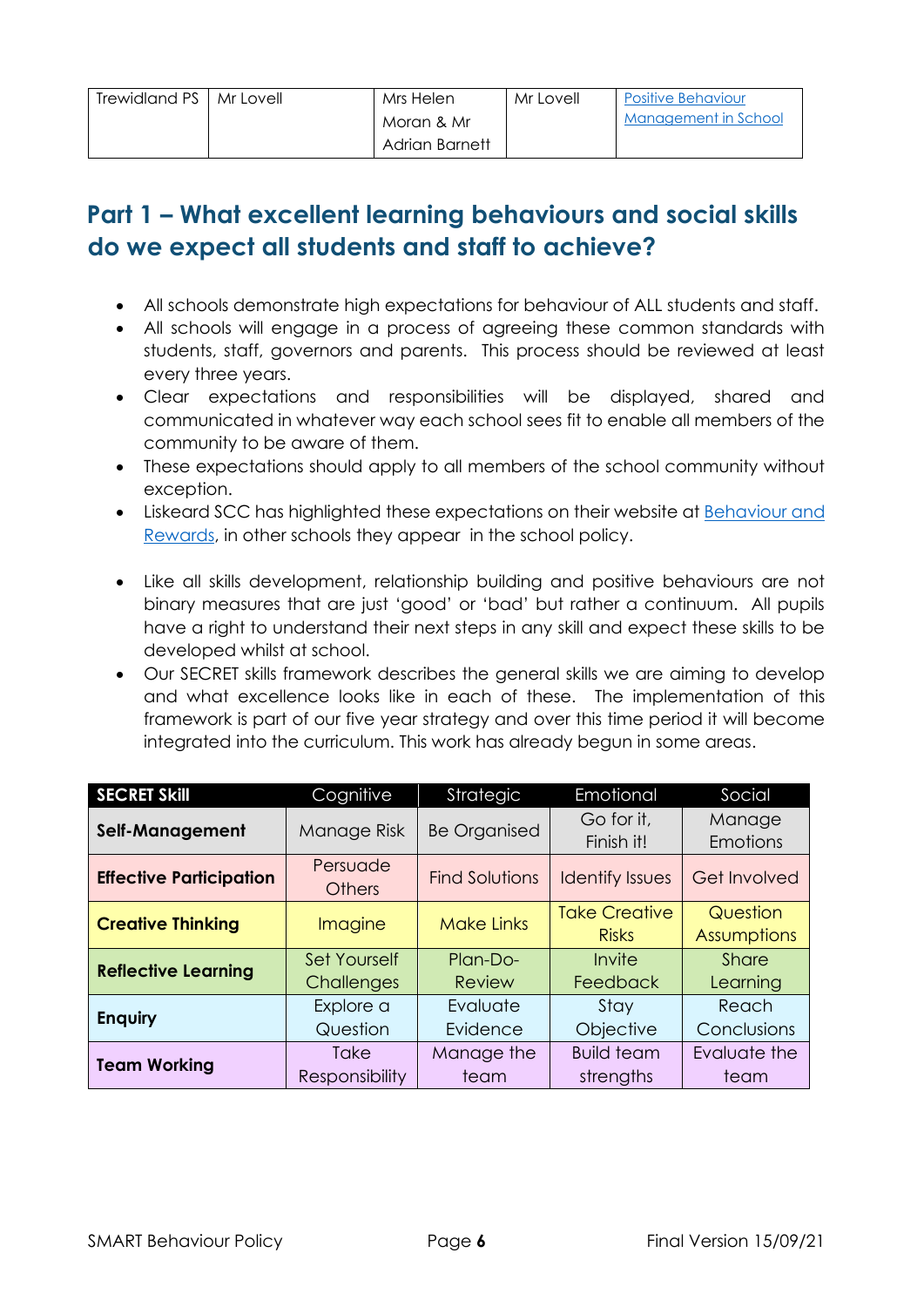## <span id="page-6-0"></span>**Part 2 – How do we teach these skills and behaviours?**

#### <span id="page-6-1"></span>**2.1 Through Our Curriculum**

- All schools have a curriculum in which these (SECRET) skills are embedded in every lesson, a tutor or PSHE programme is included and additional guidance is provided though assemblies and key events in the year and community links.
- All schools are committed to engage children and adults in deeper learning experiences so that everyone understand why these skills and behaviours are so essential, what these look like in practice and so value learning them.
- *See each school behaviour policy for links to their curriculum for relationships and behaviour and their curriculum map for SECRET skills.*
- *For the definition of key terms see the shared SMART learning model.*

#### <span id="page-6-2"></span>**2.2 Through Our Routines**

- We want everyone to be given the mental space to think deeply about their learning and about how they work best with others. This is why we are committed to creating age appropriate routines so we don't waste mental space on all those things that we shouldn't need to think about such as:
	- o How to act on hearing a fire alarm.
	- o How to share equipment fairly or queue for dinner fairly.
	- o Who to talk to if things are not going well or you have a question.
	- o How to make suggestions and improvements.
	- o How to have the right equipment and the right books at the right time.
	- o How to safely move around the school site.
	- o What happens when someone has the wrong uniform on.
- *See each school behaviour policy for details of all the age appropriate routines followed by all staff and pupils together with operational protocols and paperwork.*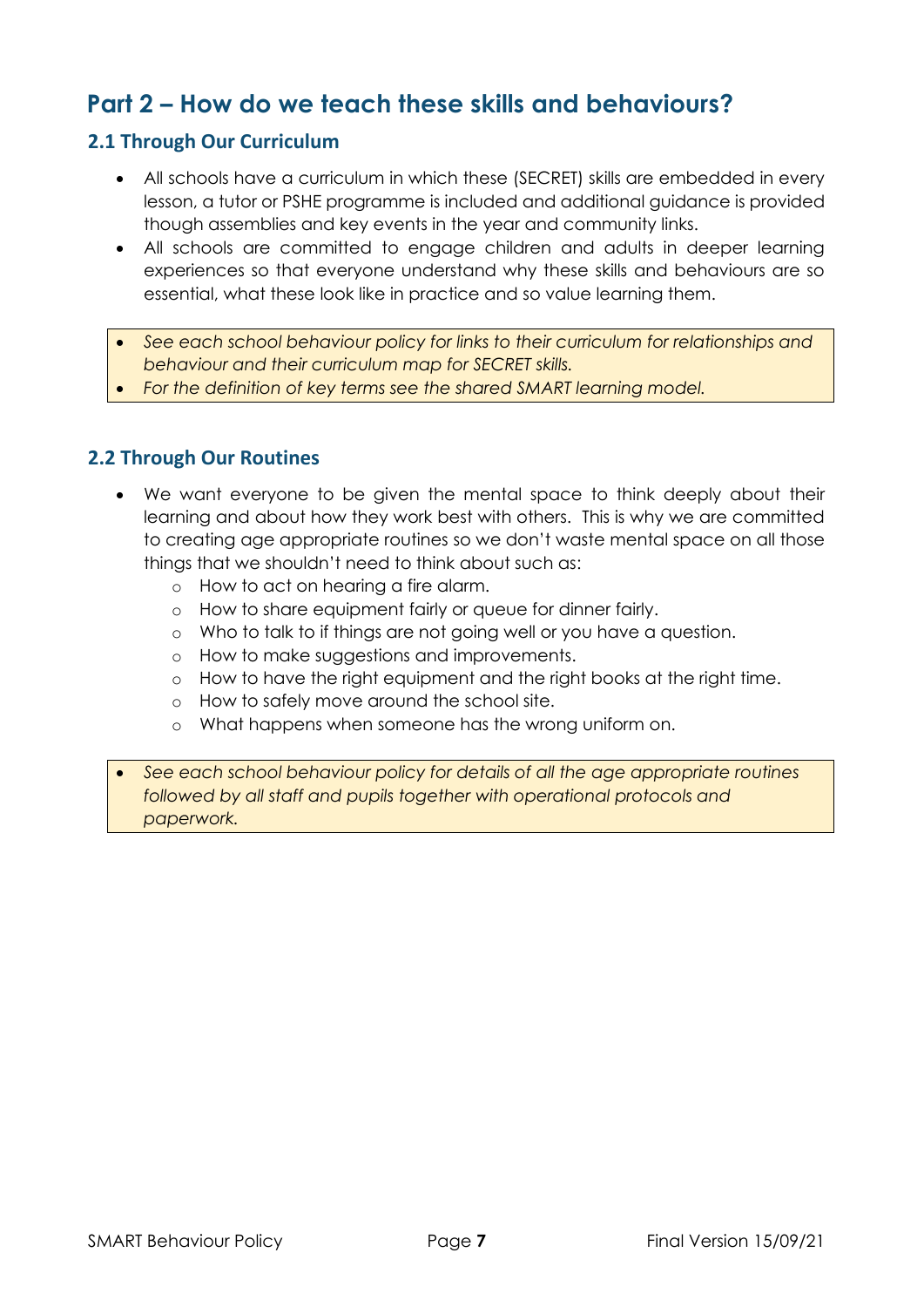#### <span id="page-7-0"></span>**2.3 Through the Protection and Promotion of Our School Ethos**

- All staff are required to actively promote the ethos of the school at all times including the role modelling of positive relationships and praise for behaviours that support peers and learning.
- Assemblies are used to model school values and publicly exemplify positive behaviours that reinforce the school's ethos.
- Strong expectations of professionalism and the importance of language in setting and maintaining these expectations throughout staff training and events.
- All schools encourage staff and pupils to take pride in their working environment.
- *See each school policy for their clearly defined ethos and values which are actively promoted by all staff at all times.*
- *All schools engage in CPD for staff and apply the leadership ladders which are defined in the SMART expected standards document.*

### <span id="page-7-1"></span>**2.4 Through Our Pastoral Care and Use of Praise**

- Pupils model the relationships they witness and so all interactions witnessed by the teacher are potential learning experiences in which guidance can be given.
- All schools regularly praise and/or reward people who show what great behaviour looks like. Examples of such rewards appear in the appendices.
- All schools give opportunities for children and staff to praise their peers if they showed great skill in helping them learn or improve their behaviour.
- All staff should clearly state when peer on peer or pupil to adult interactions fall short of our high expectations.
- The relationships curriculum is the responsibility of all staff and pupils at all times and all schools will include regular staff training including identifying specialist teams who can deal with more complex restorative practices.
- Pupils who report incidences that have made them feel unsafe or uncomfortable will always be taken seriously and the issue dealt with respectfully bearing in mind that an initial trivial problem is often used by pupils to test the depth of trust in a relationship.
- *See each school policy for the descriptions and operational protocols for each of the reward systems followed by staff and pupils in the school.*
- *All schools provide regular training in how to conduct duties and how to ensure consistent approaches to pastoral care are experienced by all pupils.*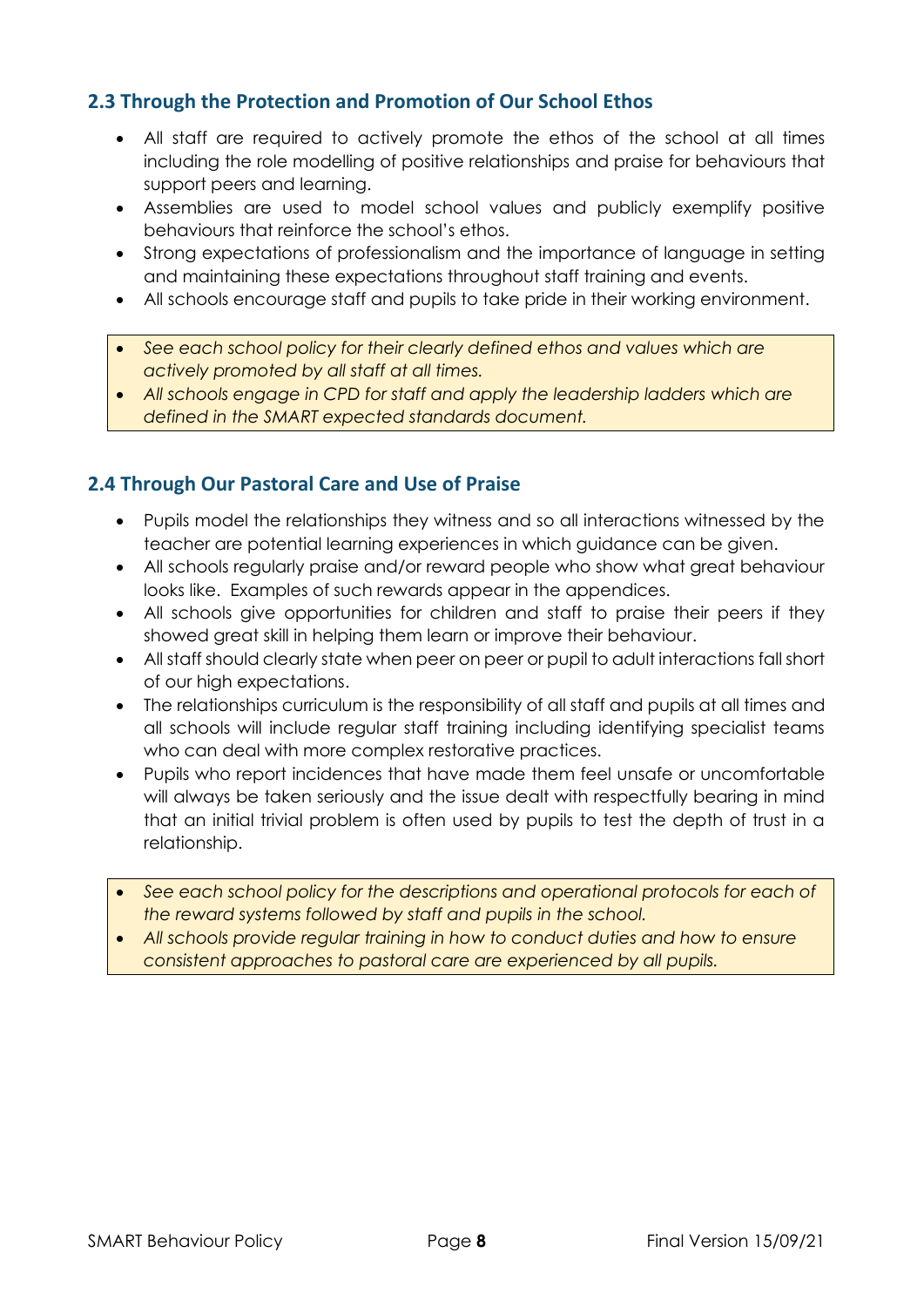#### <span id="page-8-0"></span>**2.5 Through Our Work with Parents**

- All schools review their policy in consultation with parents/carers and pupils.
- All schools hold parent events to pass on examples of when children have shown real skill in their behaviours and their learning.
- All schools provide consultation opportunities with parents to share ideas.
- All schools provide time with parents to talk through plans for improving behaviour such as when children are finding it difficult to understand their behaviour.
- All schools actively encourage positive relationships with parents and carers to develop a shared approach by involving them in the implementation of the school's policy and associated procedures.
- All schools are outward facing and aim to make connections with the communities they serve, as contributors, role models and advocate for pupils and staff.
- All schools regularly publicise the achievements and excellent behaviours of their pupils and staff using local media and their websites.
- All schools actively promote their ethos and values to parents to help them understand the expected culture and practices in school, in ways that are respectful, even when there may be different cultures operating at home.
- *See the published school calendar of events for details of parental engagements.*
- *See published newsletters and articles posted on the website and in the local press that praise outstanding behaviour and recognise achievement.*
- *See the school policy for protocols related to their engagement with parents.*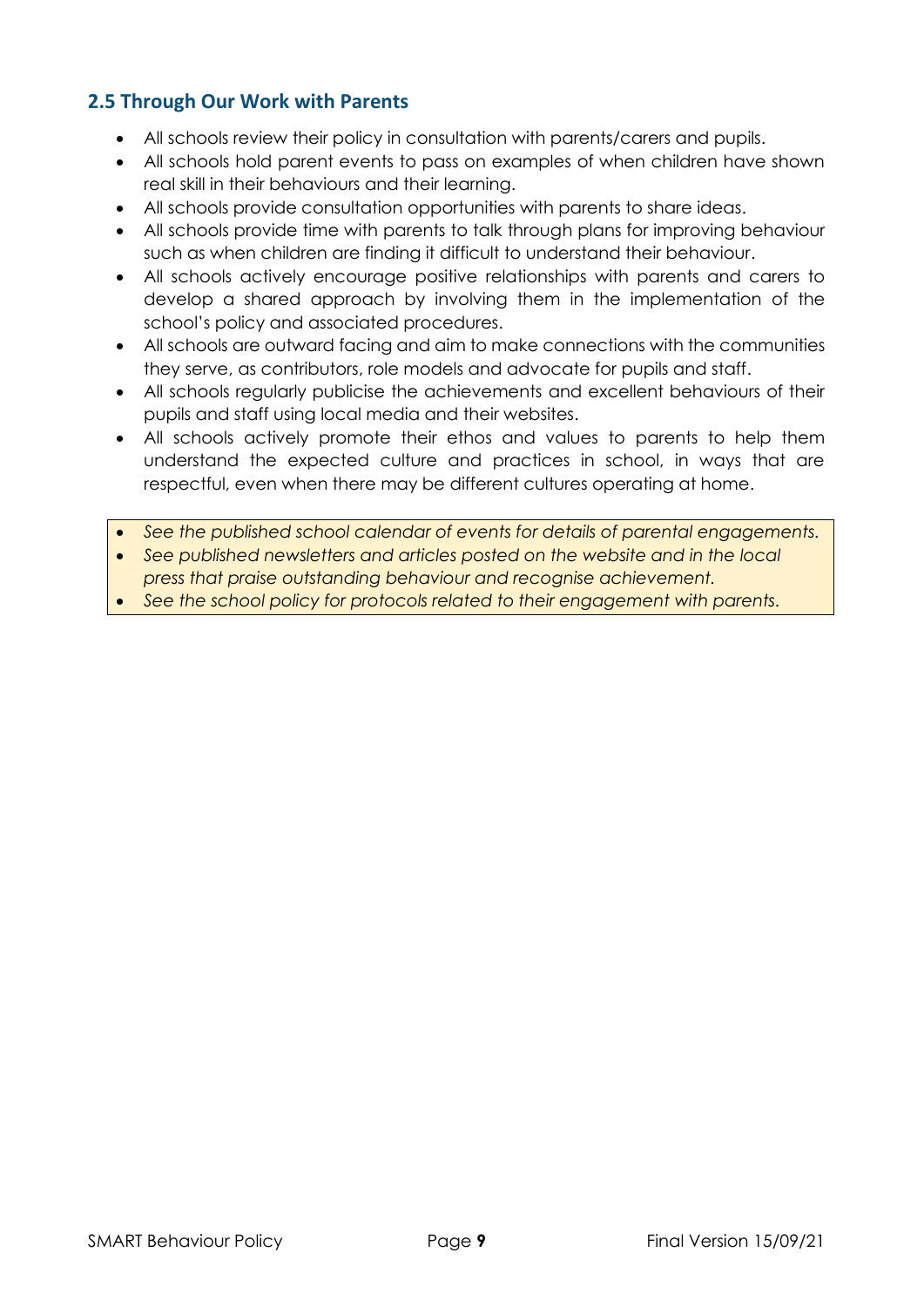## <span id="page-9-0"></span>**Part 3 – How we maintain high expectations**

'The standard you walk past is the standard you accept.'

All staff who witness behaviour out of line with the ethos of the school or the breaking of a well-defined rule, will make sure the pupil knows they have made a mistake and understands what this mistake is so that they are less likely to repeat it. In this way, this event offers an opportunity to correct a misconception.

If the rule breaking is more serious or more frequent, it is vital that it is securely and centrally recorded. The recording and sharing of such incidents allows for the concept to be revisited more effectively as well as supporting the school when it reviews its system of rules, how clearly they are defined and how consistently they are reminded.

#### **The Contract of Mutual Respect – Applicable in all cases**

When an inappropriate choice is made the response of those involved should be subject to a contract of mutual respect as described below.

- The member of staff has a duty to avoid all forms of labelling and instead only talk about a mistaken or inappropriate choice that has been made. It is the inappropriate choice that must be the focus of the discussion and not any suggested fault in the character of the person. For example, a person is never badly behaved, naughty, cheeky or any word that implies the mistake originated in a character flaw.
- The person (pupil or staff member) has a duty to openly apologise in the first instance and to avoid using body language to give a false or staged apology. Taking assumed responsibility is recognised as a praiseworthy position.
- A pupil who has made an inappropriate choice, must avoid asking the adult who has pointed this out, to publicly justify their statement. Instead they should recognise the authority and apologise in the first instance, trusting that there will be an opportunity for them to make their case confidentially and be listened to at another occasion should they need to.
- It is the responsibility of the Headteacher to ensure that all staff receive the necessary training to enable them to fulfil this contract effectively. This includes providing access to a senior member of staff who has the skills necessary to step in and arbitrate to complete the contract and ensure both parties learn from the process.
- Where the pupil has an identified special need that requires specialist support, a team with the appropriate skills should be available to the member of staff to complete the contract in a way that will progress the understanding of the pupil on their behalf. Reasonable adjustment may need to be made in liaison with the SENDCO in line with the current Code of Practice.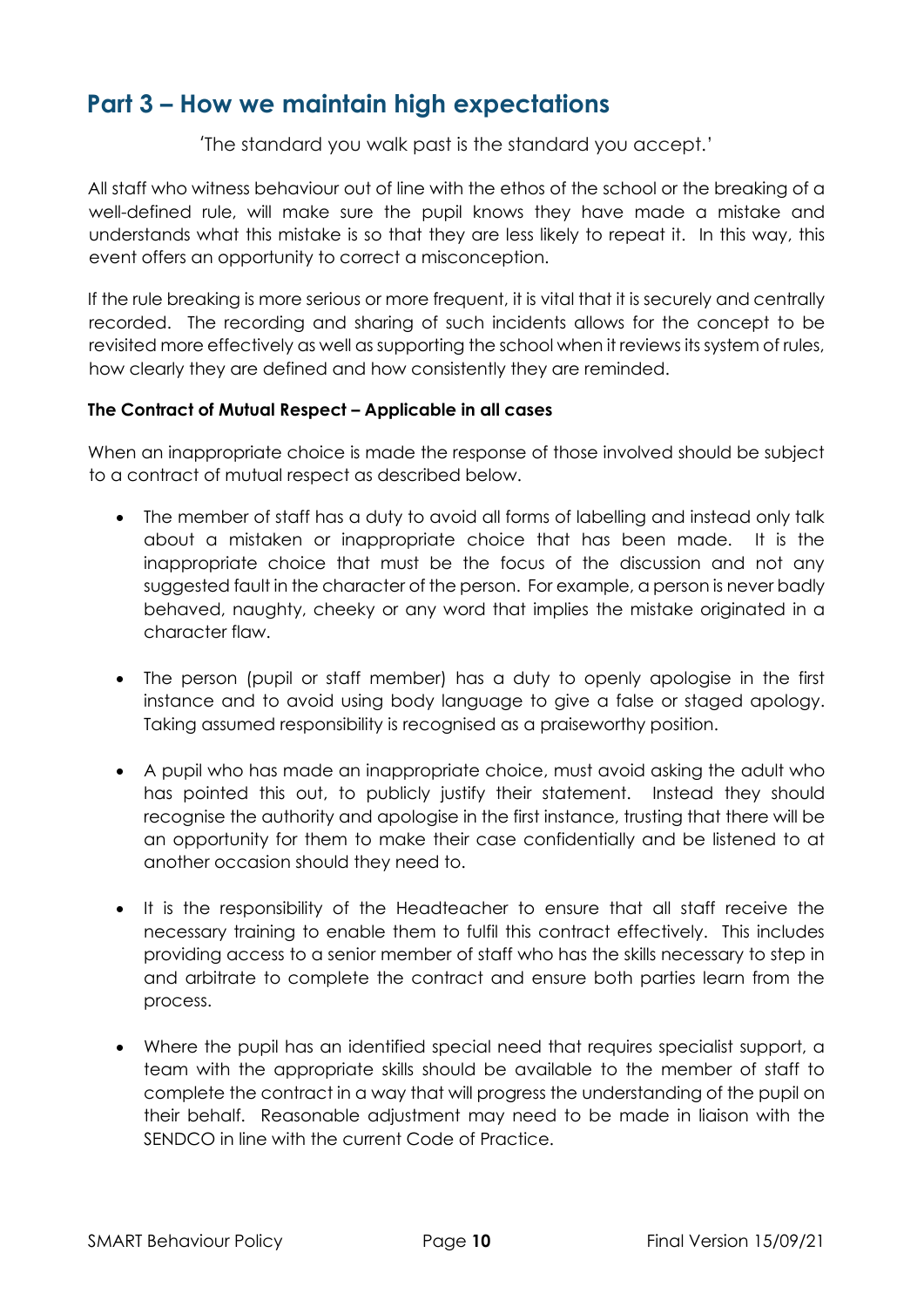- Every incidence of non-compliance makes future behaviour management harder and weakens this contract even if no further punishments occur after the apology.
- If the contract of mutual respect has not been followed, then the issue is not yet closed and hence the opportunity for learning will have been lost. It must be the aim of all such events to identify responsibility for an inappropriate choice to decrease the chance of repetition. This process should always aim to be free of the concept of blame, trial and error being a recognised and valued form of learning.

#### **The Role of Restorative and Peer Mediated Approaches**

If a pupil who has made an inappropriate choice can consider the impact of their actions from the perspective of others and particularly from the perspective of the victim, then this often leads to a deeper understanding of the principles, a reduction in reoffending and greater confidence in the community that poor behaviour is less unpredictable or stressful. Such approaches, however, require high levels of training and understanding by those who manage them. A report in 2018 estimated that approximately 20% of staff had the depth of training in understanding and empathy required to manage such conversations.

- A [report](https://www.gov.uk/government/uploads/system/uploads/attachment_data/file/182421/DFE-RR098.pdf) published by the Department for Education gave whole-school restorative approaches the highest rating of effectiveness at preventing bullying, with a survey of schools showing 97% rated restorative approaches as effective.
- An independent [evaluation](https://restorativejustice.org.uk/resources/restorative-approaches-schools-bristol-rais-evaluation) of restorative justice in Bristol schools found that restorative justice improved school attendance and reduced exclusion rates.
- In [Barnet,](https://restorativejustice.org.uk/resources/restorative-approaches-primary-schools-evaluation-project-co-ordinated-barnet-youth) an evaluation by the local authority found a reduction in exclusions of 51% in restorative justice trained schools compared to a 65% increase in exclusions in the thirty two Barnet schools that have received no restorative justice training. They also found increased confidence among school staff to deal with bullying and conflicts in the school.

All of these reports found that attempts to provide whole school approaches were less successful than recognising specialist teams.

Specialist teams should be well versed in the guidance on promotion of mental health in schools [Mental health and behaviour in schools -](https://www.gov.uk/government/publications/mental-health-and-behaviour-in-schools--2) GOV.UK (www.gov.uk)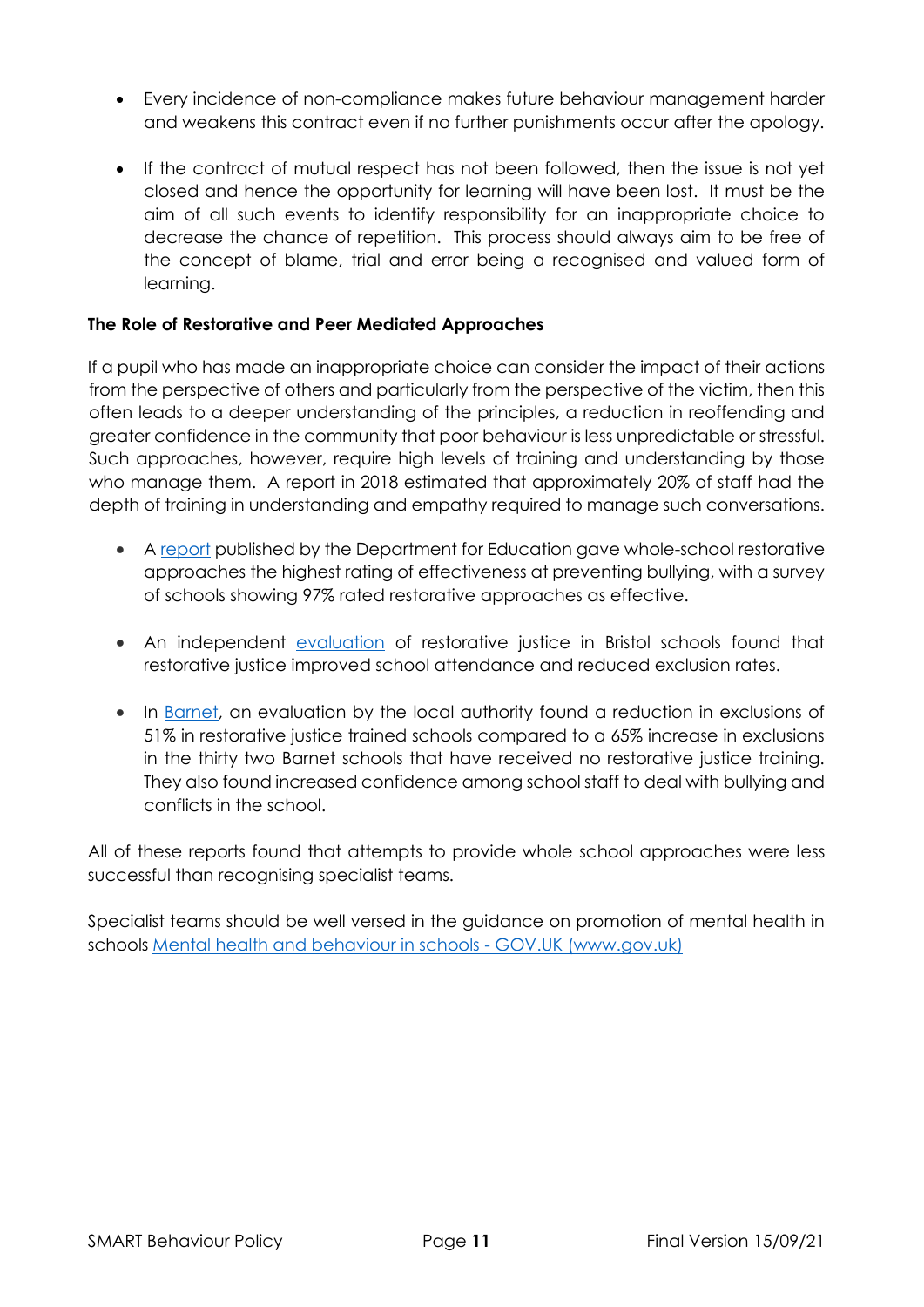#### **The Role of Collaborative Practice**

Standards of behaviour and the approaches the school takes should have wide support and wide involvement. Hence pupils and staff must be consulted regarding any substantive change proposed and should be surveyed as part of the review into effectiveness.

- *All schools in the Trust will have identified the team of approximately 20% of staff with the required training for deeper empathy and behaviour training work with pupils and staff. The regular training of this group includes training in restorative approaches.*
- *All schools in the Trust support the contract of mutual support.*
- *All schools in the Trust commit to regular reviews via pupil and staff surveys and the involvement of all stakeholders when changes are proposed.*

#### **Proactive combating of prejudice**

The Trust has zero tolerance of prejudice and discrimination between peers or between pupils and adults. All staff and pupils have the right to equal opportunity and to feel safe from harassment or prejudice in any form.

All schools must include in their formal curriculum the concepts of discrimination and clearly advertised mechanisms for the anonymous reporting of any incident that makes a pupil feel uncomfortable, victimised or excluded. These will include:

- Reporting of unwanted physical contact.
- Reporting of offensive or threatening images or messages.
- Reporting of terms or language they find offensive.
- Reporting of text books, AV and print materials that show bias or do not reflect their cultural or gender identities.
- Understanding of the term 'protected characteristics' and examples of where unintentional or intentional bias can occur.

All schools will name a member of staff or champion team who is able to access anonymous reporting and compile recommendations for SLT consideration.

- *All schools in the Trust will have a curriculum that teaches strategies for recognising bias and prejudice.*
- *All schools in the Trust will formulate an anonymous reporting system and nominate an individual or team who is able to compile recommendations.*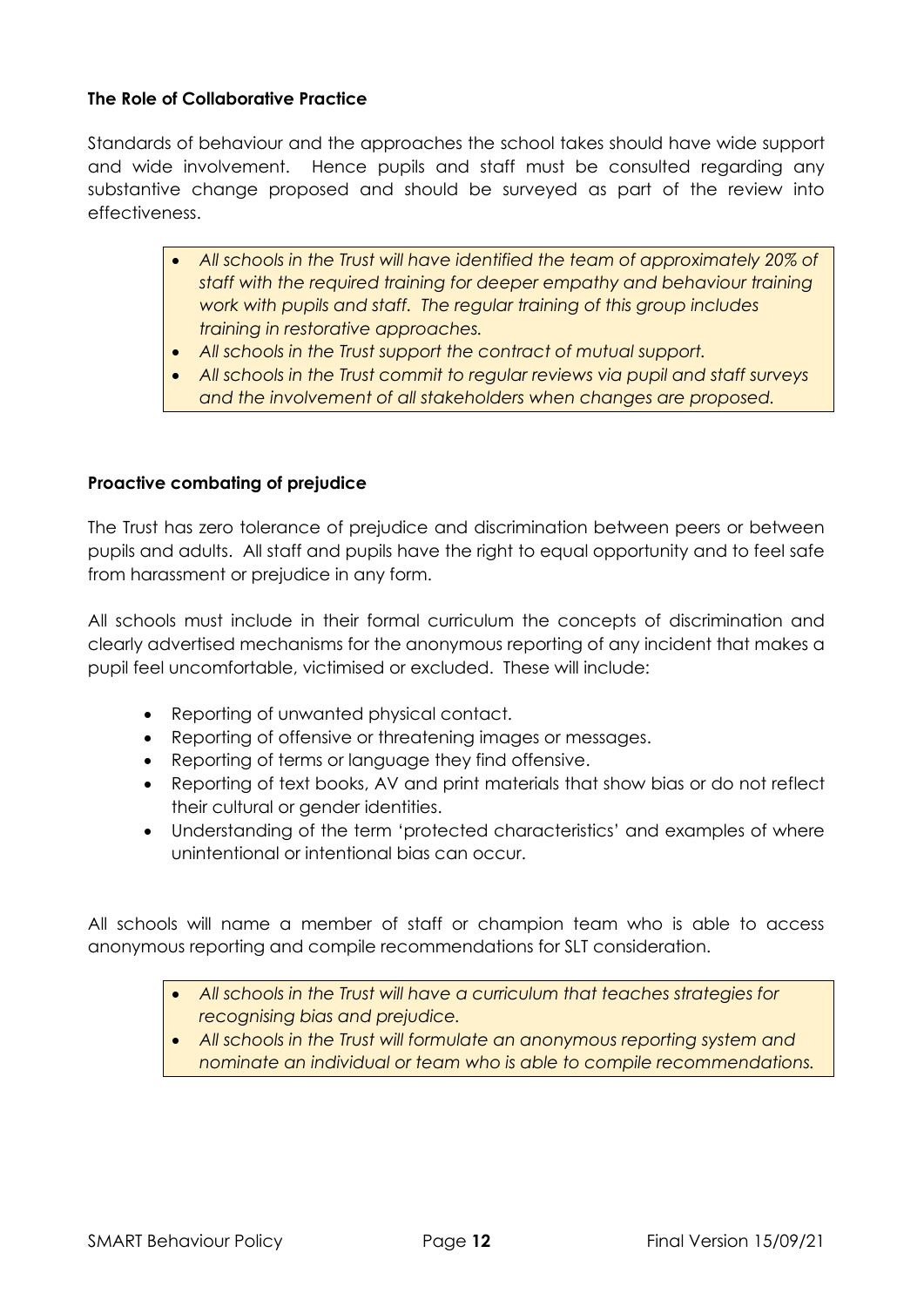#### **Proactive prevention of bullying and peer on peer abuse**

All schools must either include their anti-bullying policy within their behaviour policy or have a separate dedicated policy available on their website which specifically deals with the positive promotion of peer relationships and the prevention of bullying and peer on peer abuse. The common principles of these policies appear below.

Peer-on-peer abuse is any form of physical, sexual, emotional, financial abuse, or coercive control, exercised between children, and within children's relationships, friendships and wider peer associations. Bullying and cyberbullying are the intentional repetition of such abuse over time on a particular individual.

- All schools must create an environment based on equality and informed choice allowing pupils to know their rights, what to do if they are unhappy with something and what it means to give true consent.
- All schools must actively take reports of peer abuse and bullying seriously, keep records and decide at which point intervention in any peer relationship should be proposed.
- All schools should aim to understand the wider context in which pupils live and appreciate the complexity and fluidity of circumstances meaning that pupils experiencing abuse in one context may be a perpetrator in another.
- All schools must ensure young people know the risks talk about peer on peer abuse in an age appropriate way including the concept of power, peer pressure and coercive control.
- All schools must train staff to spot common signs and know what to do.
- All staff must understand that peer on peer abuse is enormously destructive and must be assumed to be always present and, so continuous vigilance and reinforcement of healthy relationships must be regularly built into the working pattern of the school.
- Restorative methods have been shown to be particularly effective in this area and each school should ensure that staff trained in these practices can be called on in difficult cases.
- All schools should clarify to pupils that they take every available step to protect the identity and ensure the safety of those who provide information.
- *See the School Policy for details including how staff are trained, how skilled staff are recognised and work in as a team.*
- *See the School Policy for protocols for recording and reporting on incidences of peer on peer abuse.*
- All schools in the Trust have an anti-bullying policy or section within the *behaviour policy.*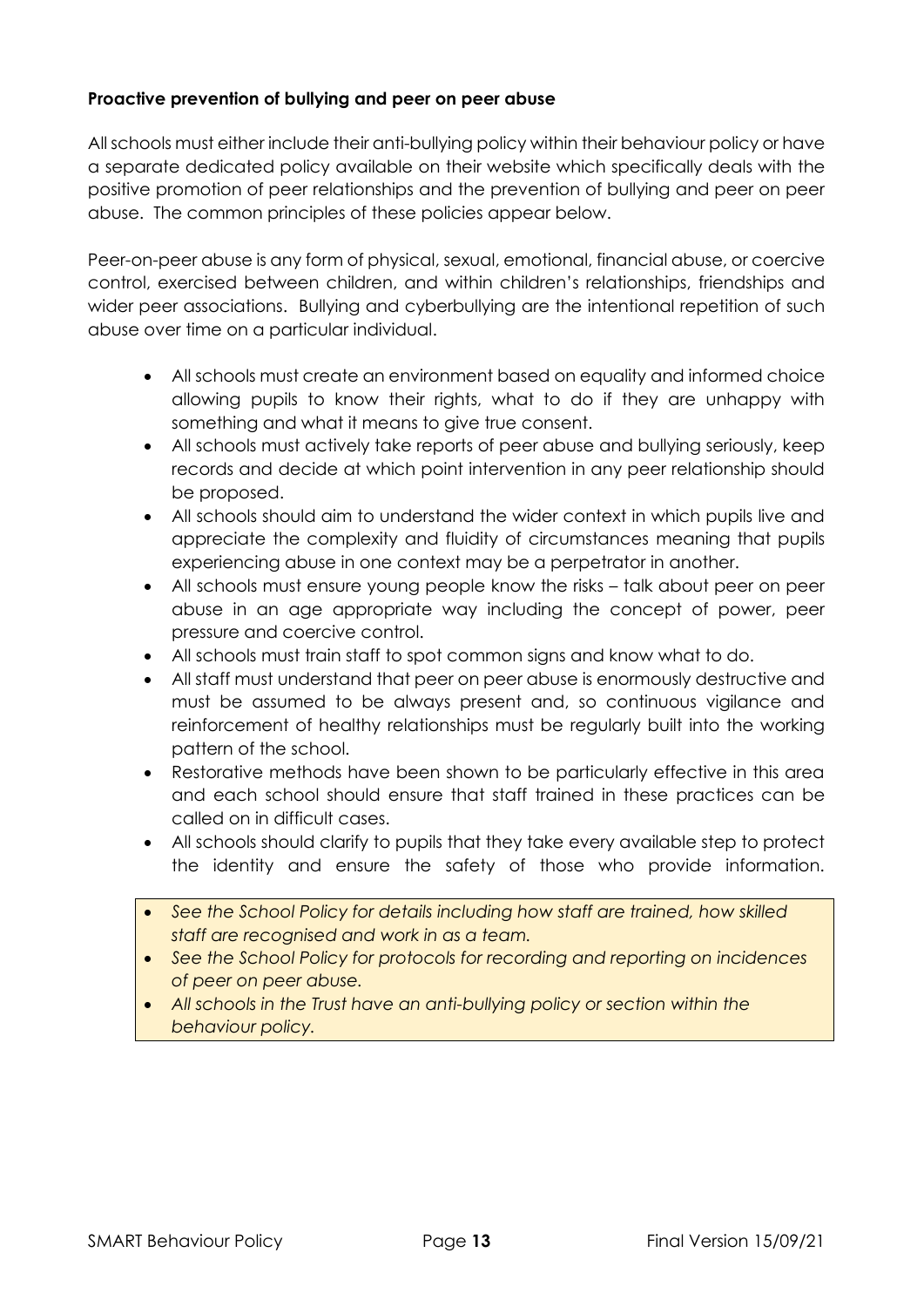## <span id="page-13-0"></span>**Part 4 – The Use of Sanctions to Improve Behaviour**

#### <span id="page-13-1"></span>**4.1 How we address minor infringements and low level disruption**

#### **A [basic two page checklist](https://assets.publishing.service.gov.uk/government/uploads/system/uploads/attachment_data/file/571640/Getting_the_simple_things_right_Charlie_Taylor_s_behaviour_checklists.pdf) for a consistent system is provided by DfE**

**What the law allows** is set out in [DfE guidance](https://assets.publishing.service.gov.uk/government/uploads/system/uploads/attachment_data/file/488034/Behaviour_and_Discipline_in_Schools_-_A_guide_for_headteachers_and_School_Staff.pdf) and is summarised below:

- Teachers can discipline pupils whose conduct falls below the standard which could reasonably be expected of them. This means that if a pupil misbehaves, breaks a school rule or fails to follow a reasonable instruction the teacher can impose a consequence on that pupil.
- To be lawful, the consequence (including detentions) must satisfy the following three conditions:
	- 1) The decision to sanction a pupil must be made by a paid member of school staff or a member of staff authorised by the Headteacher.
	- 2) The decision to punish the pupil and the sanction itself must be made on the school premises or while the pupil is under the charge of the member of staff, and
	- 3) It must not breach any other legislation (for example in respect of disability, special educational needs, race and other equalities and human rights) and it must be reasonable in all the circumstances.
- The consequence can relate to an incident that happened off site if the pupil was in transit to or from school, on a school trip, in school uniform or engaging in behaviour that could pose a risk to others, a risk to the reputation or could have repercussions on the orderly running of the school.
- Corporal punishment is illegal in all circumstances.
- Schools should consider whether the behaviour under review gives cause to suspect that a child is suffering, or is likely to suffer, significant harm. Where this may be the case, school staff should follow the schools' safeguarding policy.
- Sanctions should be recorded centrally and where patterns or persistent behaviours emerge, the school should have trained staff who can also consider whether continuing disruptive behaviour might be the result of unmet educational or other needs. At this point, the school should consider whether a multiagency assessment is necessary.
- *The agreed sanctions used by each school meet the criteria set out above and are described in their policy. In each case these are based on a model of escalation agreed with all staff in which steps can be jumped for more serious offences.*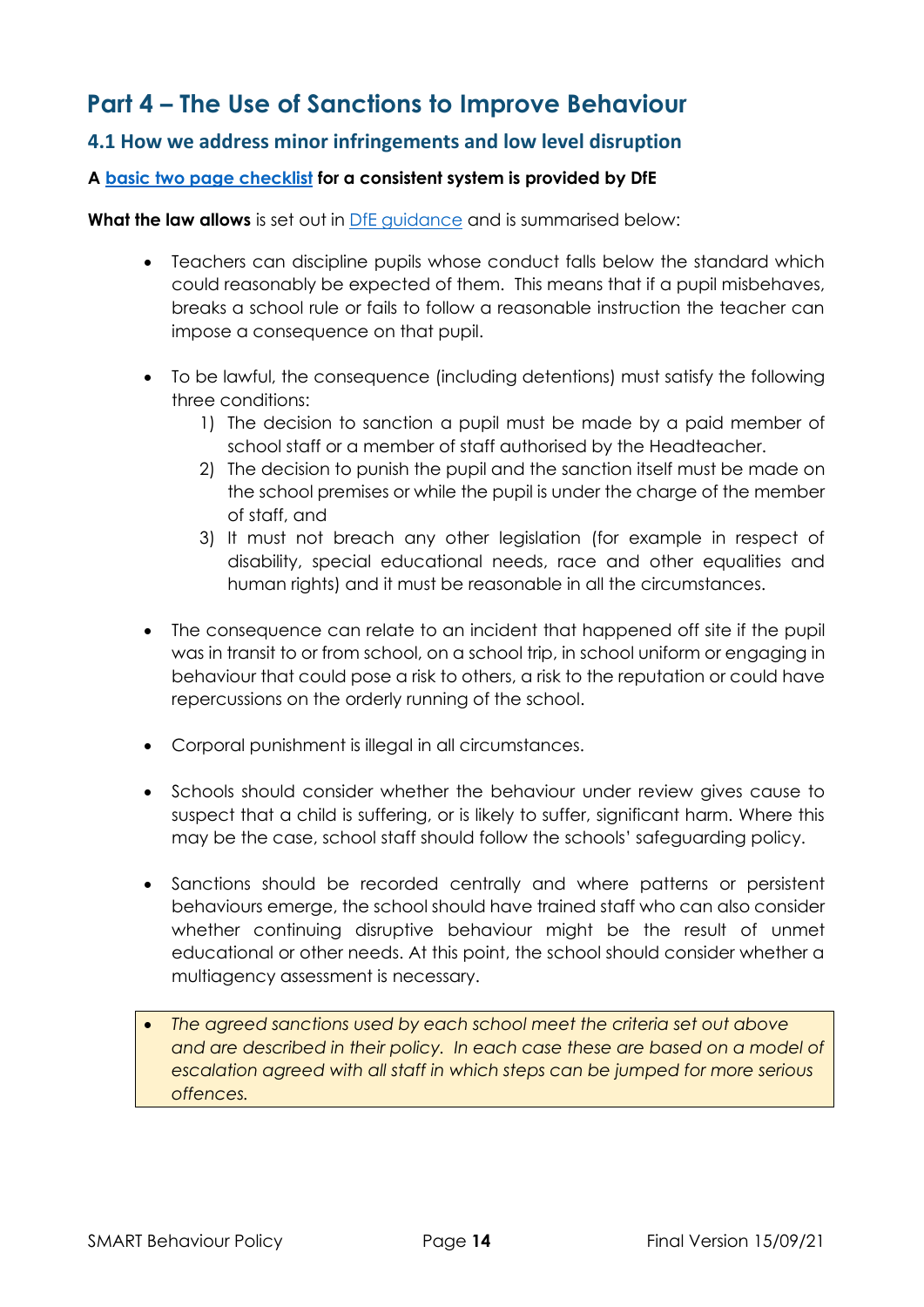#### <span id="page-14-0"></span>**4.2 Repeated or more serious events that require on site detention or isolation**

Detention or isolation from other pupils for a limited period can signal more serious or persistent lapses in behaviour. The aim should be to close the behaviour incident with a reliable indication that learning has taken place (such as a sincere apology). Failure to close the incident should be escalated. In order to legally restrict the freedoms of individuals as a sanction the following conditions must apply:

- 1) The conditions set out above for minor infringements must also apply.
- 2) Any use of isolation that prevents a child from leaving a room of their own free will should only be considered in exceptional circumstances.
- 3) The level of supervision must ensure the pupil's health, safety and welfare.
- 4) There are no legal restrictions on the amount of time a pupil can be isolated but this time must be spent as constrictively as possible and all efforts should be made to ensure that the isolation is no longer than necessary.
- 5) Schools should also allow pupils time to eat or use the toilet.

#### **Isolation from a timetabled class**

- This must be to a location which is under staff supervision.
- Work must be provided within a reasonable time, which is as closely matched to the work undertaken by the rest of the class.
- The isolation must be recorded and any patterns analysed regularly for the attention of senior staff.
- Each isolation must be considered a serious event which requires a resolution.
- Each school should clarify the number of periods of isolation that result in the need for an action plan or triggered processes being initiated for that child. Three separate occasions in a half term would appear to be a reasonable threshold.
- Reflection and an apology should be expected from the pupil.
- Reflection and analysis of the incident should occur between the staff member and their line manager to check for the need for further support or training.
- An incorrect use of the sanction should be seen as the responsibility of the line manager who should ensure training takes place for the member of staff.
- Whether the use of the sanction was correct or not correct should be confidential to the member of staff and not discussed with the pupil.
- *Specialist response*
	- o The main aim is for the child to recognise the mistake and use the opportunity to improve their understanding of behaviour. If specialist teams for SEND or any other group believe that a child requires a different form of sanction, then providing they can demonstrate it has impact for the child this alternative can be agreed by a member of the senior team.
	- o Any alternative sanction must publicly be seen as identical and therefore non-discriminatory by others. Hence they would be isolated in a different way but still effectively isolated from their usual class.
	- *Please see the school policy for operational details.*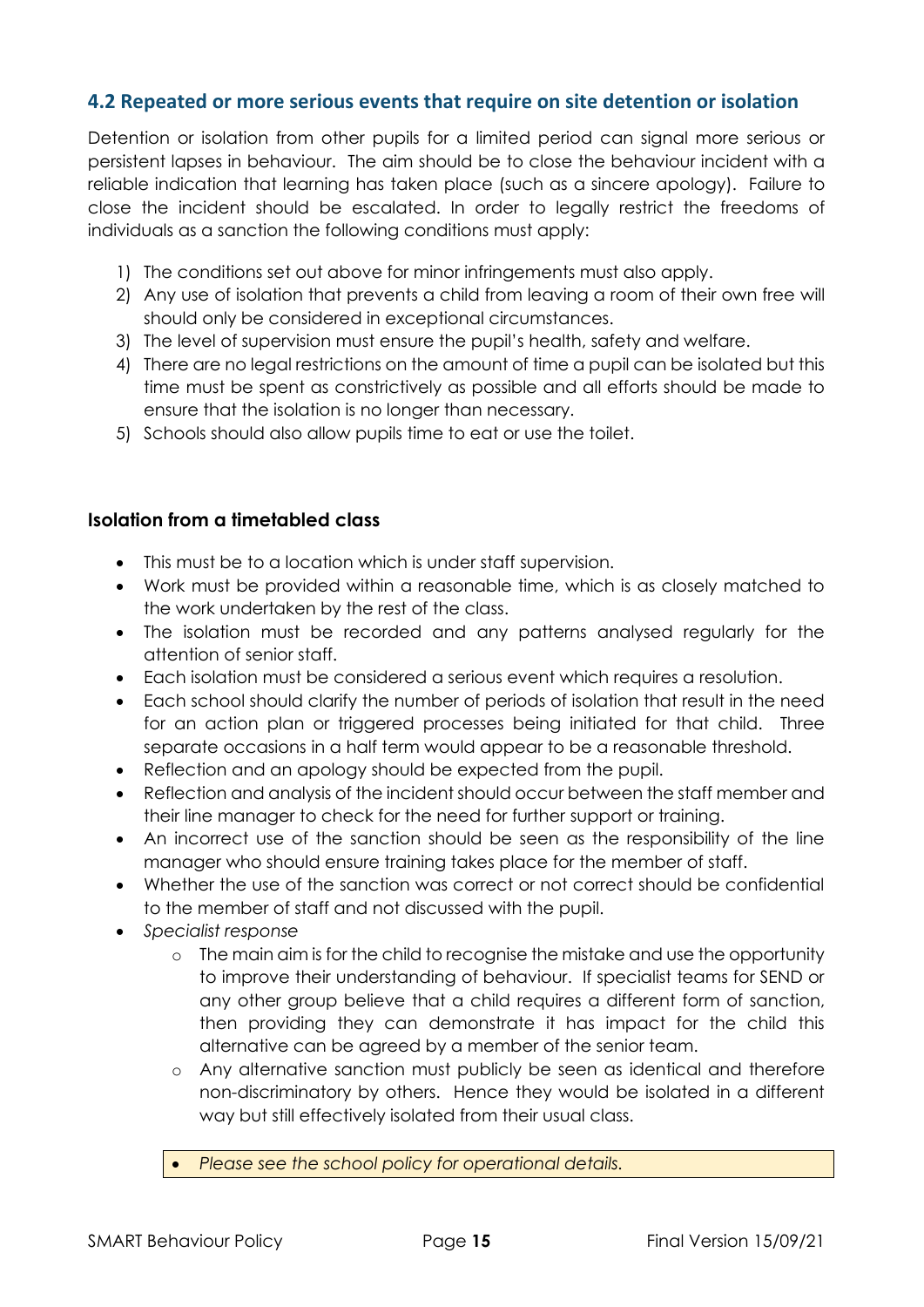#### **A detention / reflection time during school hours**

- This can take place without notice.
- Such detentions/reflections do not require the permission of a parent.
- Any such detention/reflections should be supervised at all times.
- Detentions/reflections can be punitive in nature or can focus on the insistence of practice in good self-control and hence can be conducted in silence.
- If detentions/reflections are used to address the causes of the poor behaviour, then they are more effective if teacher who reported the incident is present for the discussion.
- *Please see the school policy for operational details.*

#### **Sanction Duty:**

Sanction duty is a form of "community service" which will be issued whenever a pupil damages school property or is caught littering.

Sanction duty is an agreed sanction between pupil, parent/carer and the school whereby the pupil will engage in a lunchtime, after school or weekend task designed to aid the smooth running of the school.

Sanction duty must be clearly related to the incident of misbehaviour and must be designed as a way of increasing the pupil's empathy of the impact of their actions to prevent re-offending. Such examples could include:

- Supporting the caretakers or cleaning staff.
- Supporting technician staff.
- Supporting individual departments in tasks.
- Collecting litter.

In carrying out these tasks it is essential that Health & Safety requirements are fulfilled.

• *Please see the school policy for operational details.*

#### **Detentions out of school hours**

The school has a clear legal authority to detain pupils/students without parental consent. However, the Trust has agreed the following conditions:

- Parents should be informed of the time and length of an out of hours' detention with at least 24 hours' notice.
- Parental inconvenience or travel arrangements can be disregarded provided that the pupil is not placed at risk.
- Detentions can be set on INSET days but not in holidays or weekends.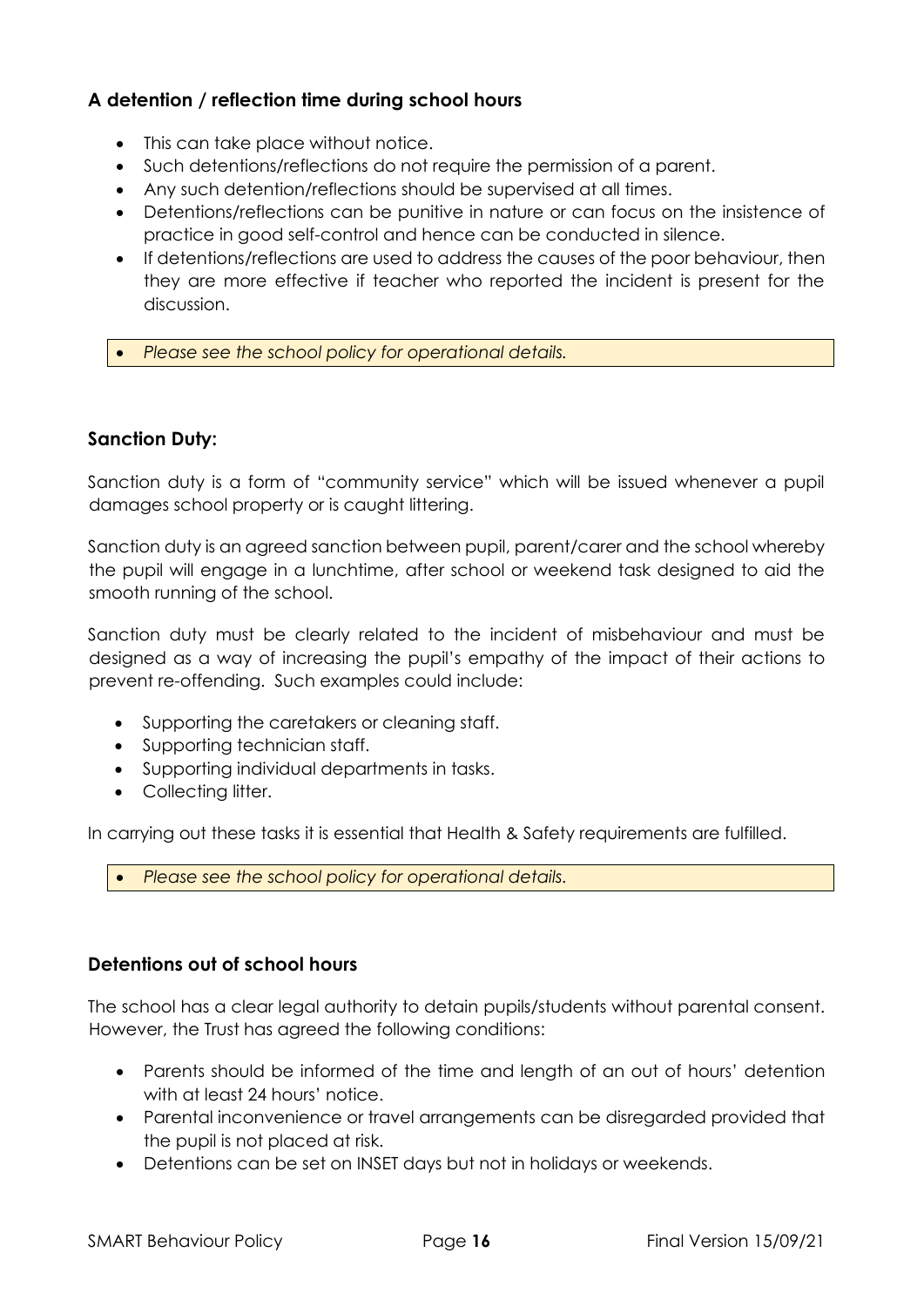School staff should not issue an out of hours' detention in the following cases:

- Where they know that doing so would compromise a child's safety, place them at risk or compromise their special needs or religious requirements.
- Whether the pupil has known caring responsibilities which mean that the detention is unreasonable.
- If the detention would result in the member of staff being isolated from other staff without a line of sight supervision, camera or adjacent circulation space.
- *Please see the school policy for operational details.*

#### **Monitoring and Escalation**

All detentions/reflections and periods of isolation must be recorded and clear guidance set for review. The school must set upper limits for the number of hours, days or occasions such sanctions are used and decide at what threshold a referral for internal review is made. An example may be to require a pupil that has been isolated from class on three occasions in a half term may trigger an action plan with involvement of parents.

• *Please see the school policy for operational details.*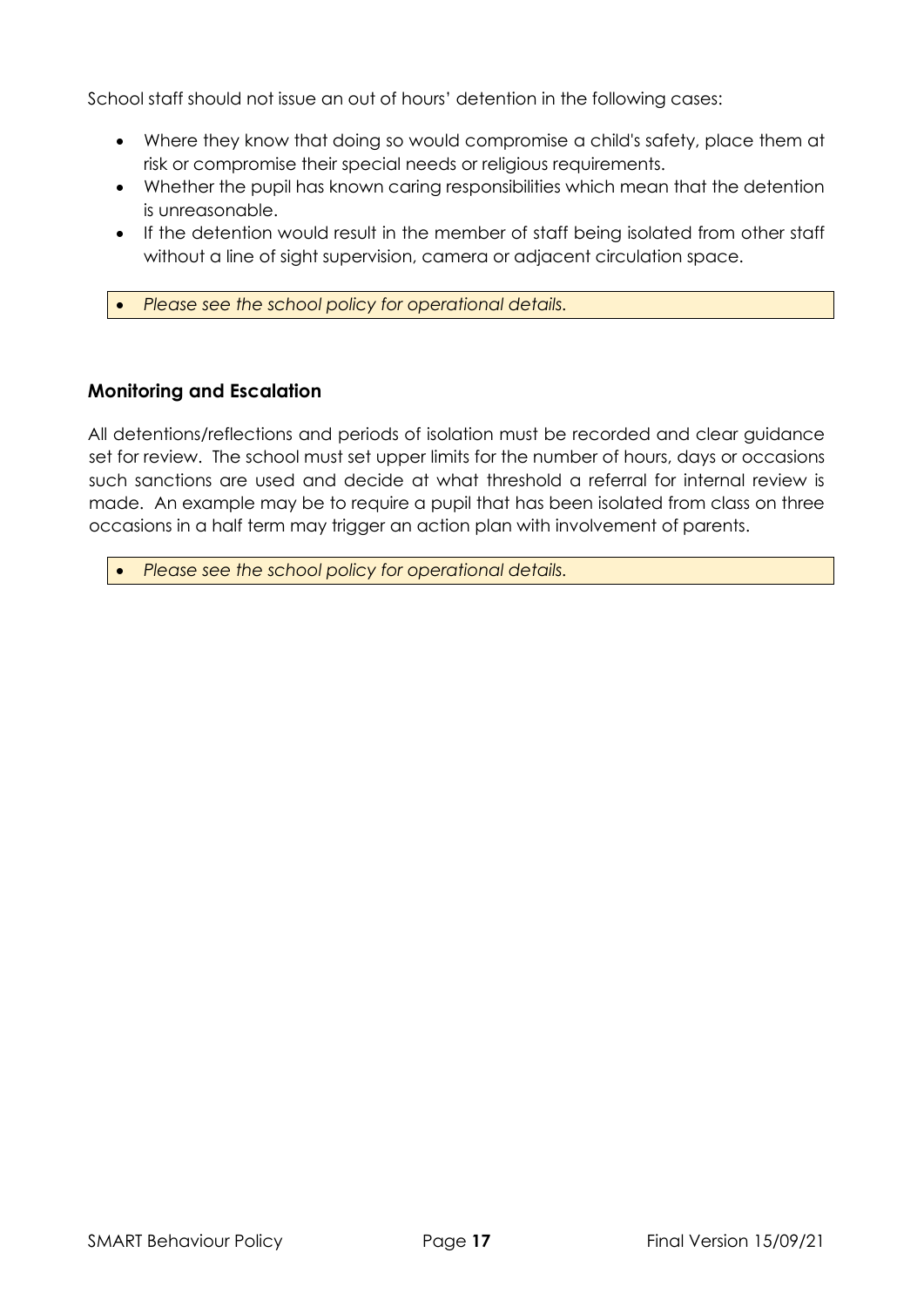## <span id="page-17-0"></span>**Part 5 – The Use of Exclusion as a Sanction**

"The Government supports head teachers in using exclusion as a sanction where it is warranted. However, permanent exclusion should only be used as a last resort, in response to a serious breach or persistent breaches of the school's behaviour policy; and where allowing the pupil to remain in school would seriously harm the education or welfare of the pupil or others in the school." [DfE current guidance 2017](https://assets.publishing.service.gov.uk/government/uploads/system/uploads/attachment_data/file/921405/20170831_Exclusion_Stat_guidance_Web_version.pdf)

#### **Summary of key points in the UK legal framework**

- Only the Headteacher can authorise exclusion.
- A pupil can be excluded for up to 45 days in any given school year.
- An excluded pupil should be provided with work to complete for their first five consecutive days. On the  $6<sup>th</sup>$  day alternative provision must be in place.
- Schools must have system for supporting reintegrating excluded pupils.
- The governing board must consider the reinstatement of an excluded pupil within 15 school days of receiving notice of the exclusion if:
	- 1. The exclusion is permanent.
	- 2. It is a FTE which would bring the pupil's total number of school days of exclusion to more than 15 in a term.\*
	- 3. It would result in a pupil missing a public examination or national curriculum test.

For pupil's who have received five days of fixed term exclusions but less than 15 school days in a term, parents can make representations to the governing board which must be considered within 50 school days. Where the parents choose not to make representations, the governing board is not required to meet and cannot direct reinstatement.

- Parents can apply for an independent review panel within 15 school days of the notice being given to the parents by the governing board of its decision not to reinstate a permanently excluded pupil. If the independent review panel overturn the decision, the school is not required to re-instate but if they did not, then they would be required to pay £4000 in fees.
- Exclusion for part of a school day e.g. lunchtimes is counted as half a day.
- A fixed period exclusion cannot be extended or run concurrently with another.
- The Headteacher, when establishing the facts in relation to an exclusion, must apply the civil standard of proof i.e. "on the balance of probabilities" it is more likely than not that a fact is true rather than the criminal standard of "beyond reasonable doubt".
- Discrimination in any form is illegal as is excluding for a non-disciplinary reason. The Headteacher will liaise with the SENDCO regarding reasonable adjustments in such cases.
- All exclusions must be formally recorded. Informal exclusions are illegal even if they occur with the agreement of the parents.
- The threat of exclusion must never be used to influence parental choice.
- On excluding, the Head must inform parents immediately with their 5 day duties and all of the relevant information and guidance [\(4.1 item 27\)](https://assets.publishing.service.gov.uk/government/uploads/system/uploads/attachment_data/file/921405/20170831_Exclusion_Stat_guidance_Web_version.pdf).
- The LA and LGC must be told of any exclusion either longer than 5 days in a term, permanent or any exclusion that would result in the pupil missing a public exam.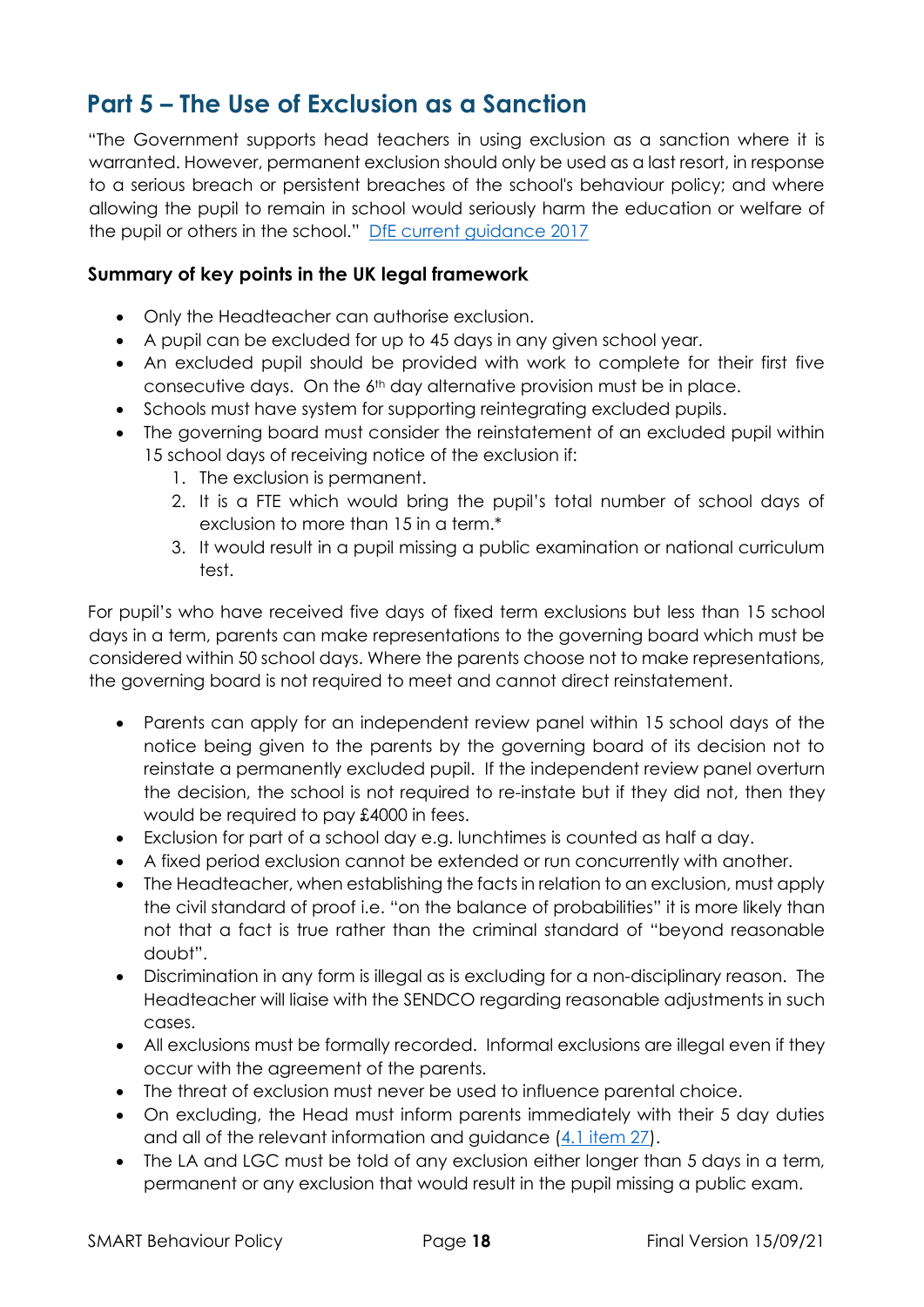#### **Trust agreed policy**

- After 5 days of exclusion in a term an internal review should draw up an action plan and consider proactive involvement of parents and of a multi- agency approach particularly for those with an EHCP, CIC or any other high risk group.
- After 15 days of exclusion a governor review panel is established to consider the actions taken so far and to agree success criteria for ongoing attendance at the school as well as criteria that could warrant permanent exclusion.
- Evidence taken in any investigation must include the opportunity for the pupil to have their own statement of events recorded and considered.

To ensure that statutory and legal requirements are met, the school must ensure that the Clerk to the LGCs is notified of exclusions which meet the following criteria so that a governor panel can be arranged:

- 1. The exclusion is permanent.
- 2. It is a FTE which would bring the pupil's total number of school days of exclusion to more than 15 in a term.
- 3. It would result in a pupil missing a public examination or national curriculum test.
- If the Headteacher is absent for an unknown period, the member of staff authorised to act in the Headteacher role has the authority to make this decision and report to the Headteacher and Chair of Governors as soon as possible.

*\* Where a school's academic year consists of three terms or fewer, a reference to a 'term' in this guidance means one of those terms. Where a school's academic year consists of more than three terms, then a reference to 'term' means the periods from 31 December to Easter Monday, from Easter Monday to 31 July and from 31 July to 31 December.*

#### **Fixed Term Exclusions**

#### **The procedure prior to an exclusion is as follows:**

- i. The incident is investigated by a middle leader or senior member of staff. It is vital that all parties involved in the incident are given the opportunity to make representations. It is best for written statements to be taken and put on record. Incident details should be recorded securely and a student's behaviour record securely should be viewed and taken into consideration. Exclusion is a quasi-legal process and the onus is on the school to show the response is reasonable in the light of the evidence available.
- ii. The decision to exclude can only be taken by the Headteacher/delegate. The member of staff investigating the incident will always refer on before a decision to exclude is made; it is good practice not to be judge and jury. If the Headteacher is on site, s/he must be one of the two decision makers. When the Headteacher is absent for an unknown period, the member of staff with the authority to act on behalf of the Headteacher takes on this role.
- iii. It is good practice for the school to contact a parent/carer by phone in the first instance. It is not permitted to send home a student without parental permission.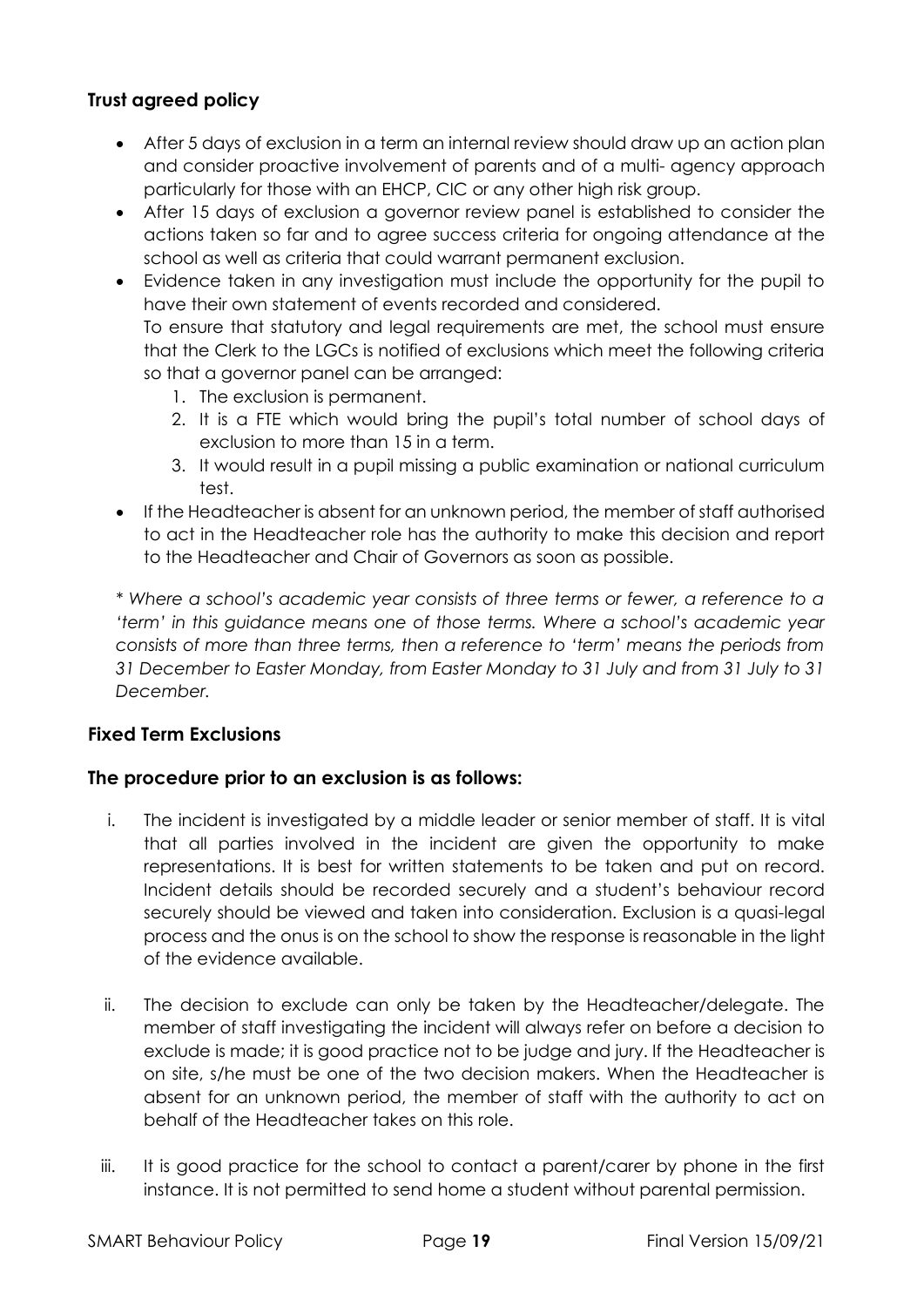- iv. A formal letter must follow as soon as possible, normally the same day. In the letter, schools are bound to indicate:
	- a. why the pupil has been excluded.
	- b. state clearly the length of the exclusion.
	- c. make clear the arrangements for re-admission.
	- d. inform the parents of their right to appeal.
	- e. explain that copies of the letter will go to the chair of Governors, the LA, EWO and the local police Youth Interventions Officer.
- v. Ideally, two copies of any letter will be sent one taken home by the pupil or sent electronically and a second sent by first class post.
- vi. Copies of letters will be kept in students' records.
- vii. If the exclusion is for more than 1 day, the pupil should be given work to do at home. Each school must identify the procedure for this and who is responsible.
- viii. Re-admission to school after any exclusion is formal; parents will be asked to come into school with their child to discuss the situation. Please note this is not a legal requirement, and a pupil cannot be refused re-admission just because a parent declines to attend. In practice this is not normally an issue as most parents are keen to work with staff. It is recommended that two members of staff are present and one is in a leadership position.
- ix. Returning to school is a fresh start but the exclusion remains; it is not an indication that the student can work their way through the levels of sanctions again. Parents and students are informed that further incidents will result in another longer exclusion or permanent exclusion.
- x. Pastoral Support Plans via an Individual Provision Map will be put in place (as above) for repeat offenders.

#### **Six Day Plus Fixed Term Exclusions:**

The school must provide full-time education (off-site or in a shared provision) from the sixth day of any fixed period exclusion of six days or longer.

The school has an agreement via the Caradon Behaviour for Learning Partnership to implement this provision.

Governors will need to be informed of all longer fixed term exclusions, i.e. more than 5 days, through the Governing Body.

Any pupil with 15 or more days' exclusion, both internal and external, in any one academic year will be subject to a Governors' Disciplinary Hearing or any pupils of specific concern at the discretion of the Headteacher.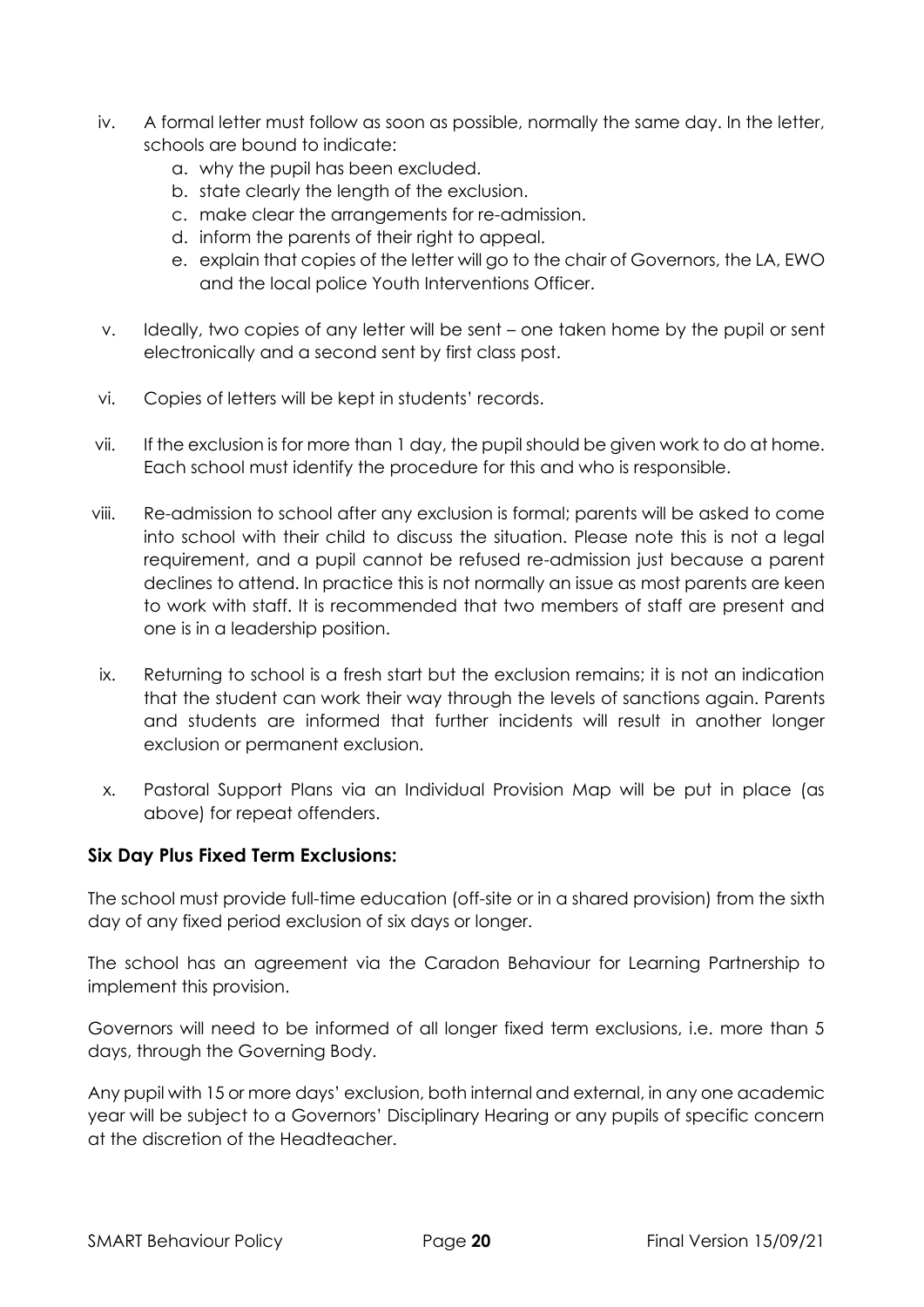#### **Managed Moves**

Exclusion guidance recommends that a managed move may be appropriate if a school feels that it can no longer manage the behaviour of a particular pupil. The school may then ask another school to offer a place. But this should be done with the full knowledge co-operation, and agreement of the parents and must be conducted as a measure in the best interests of the pupil.

This process is carefully managed via the Caradon Behaviour for Learning Partnership.

Consideration must be given to the engagement of external agencies in respect of pupils accruing exclusion or being considered for a managed move to ensure that every effort is made to put coordinated support into place. Advice is sought from the Early Help hub for this.

#### **Alternative Provision**

All schools aim to meet the needs of all pupils and in some cases this may require the consideration of alternative provision specifically designed to meet these needs. The conditions under which such provision is decided will be specific to each complex case.

#### **Permanent Exclusion**

Exclusions are very disruptive to a pupil's education. However, no child should be allowed to disrupt others nor behave in such a way that the school community cannot tolerate the actions of the pupil. Despite all our best endeavours, it is clear that some young people will at times present challenging behaviour that is not acceptable.

Exclusion as a solution may seem to be a counsel of despair but sometimes we do not have the resources for other solutions and will have done everything possible to help the student; in some cases, the pupil will be permanently excluded.

A decision to exclude a child permanently is a most serious one. Usually, it is the final step in the process for dealing with disciplinary offences when a wide range of other strategies including external agencies have been tried without success, including the use of a Pastoral Support Plan (PSP). Permanent Exclusion is also an acknowledgement by the school that it has exhausted all available strategies for dealing with the child. It should normally, therefore, be used as a last resort.

There will however be exceptional circumstances where, in the Headteacher's judgement, it might be appropriate to exclude permanently for a first or one-off offence. These might include:

- i. where there has been serious actual or threatened violence against another pupil or member of staff.
- ii. sexual misconduct.
- iii. supplying an illegal drug and/or repeated use of a drug on school premises.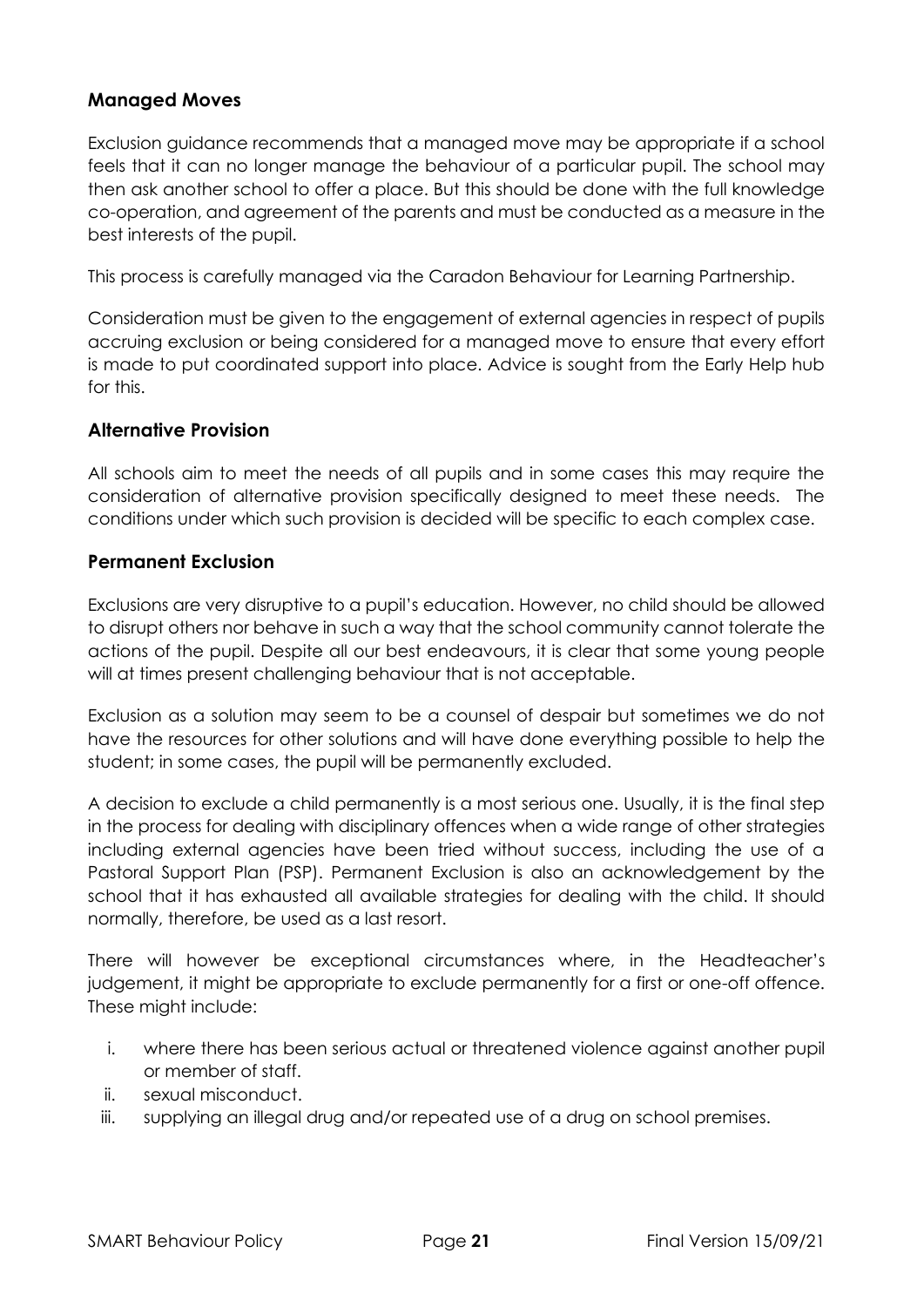## <span id="page-21-0"></span>**Part 6 – Guidance for a selection of specific incidents**

Some behaviours require specific guidance and training. These are listed below:

#### <span id="page-21-1"></span>**Physical intervention and positive handling**

See the positive handling policy.

#### <span id="page-21-2"></span>**Charging for damages**

Please see the charging policy.

#### <span id="page-21-3"></span>**Confiscation of inappropriate items**

- A teacher can lawfully confiscate, retain or dispose of a pupil's property as a punishment, so long as it is reasonable in the circumstances. The law protects them from liability for damage to, or loss of, any confiscated items provided they have acted lawfully.
- A teacher can lawfully search without consent for "prohibited items" including:
	- o those which must be handed over to the police
		- knives and weapons.
		- **Extreme or child pornography.**
	- o Those which must be retained
		- Alcohol.
		- **·** illegal drugs.
		- **•** stolen items.
		- tobacco and cigarette papers.
		- **•** fireworks.
		- pornographic images.
		- any article that has been, or is likely to be used to commit an offence, cause personal injury or damage to property, and
	- o Those which the school defines (Force cannot be used to obtain these)
		- any item banned by the school rules which has been identified in the rules as an item which may be searched for.
- The Trust policy requires that any such searches are always conducted in a space that is not overlooked by other pupils, with at least one other member of staff present at all times.
- The pupil should empty their bag, pockets and shoes themselves but force can be used where this is reasonable (see the positive handling policy).

#### <span id="page-21-4"></span>**Substance Abuse**

For the purpose of the Academy the taking/use of substances listed below will be referred to as substance misuse and the possession of such substances in school is not permitted.

Volatile (sniffable) substances (e.g. petrol, alkyl nitrites, butane, aerosols); over-the-counter medicines (e.g. Paracetamol, cough medicines); prescription medicines (e.g. tranquillisers, amphetamines, anabolic steroids); alcohol, tobacco, other legal drugs (e.g. caffeine), legal highs, illegal drugs (e.g. cannabis, heroin, LSD, or ecstasy).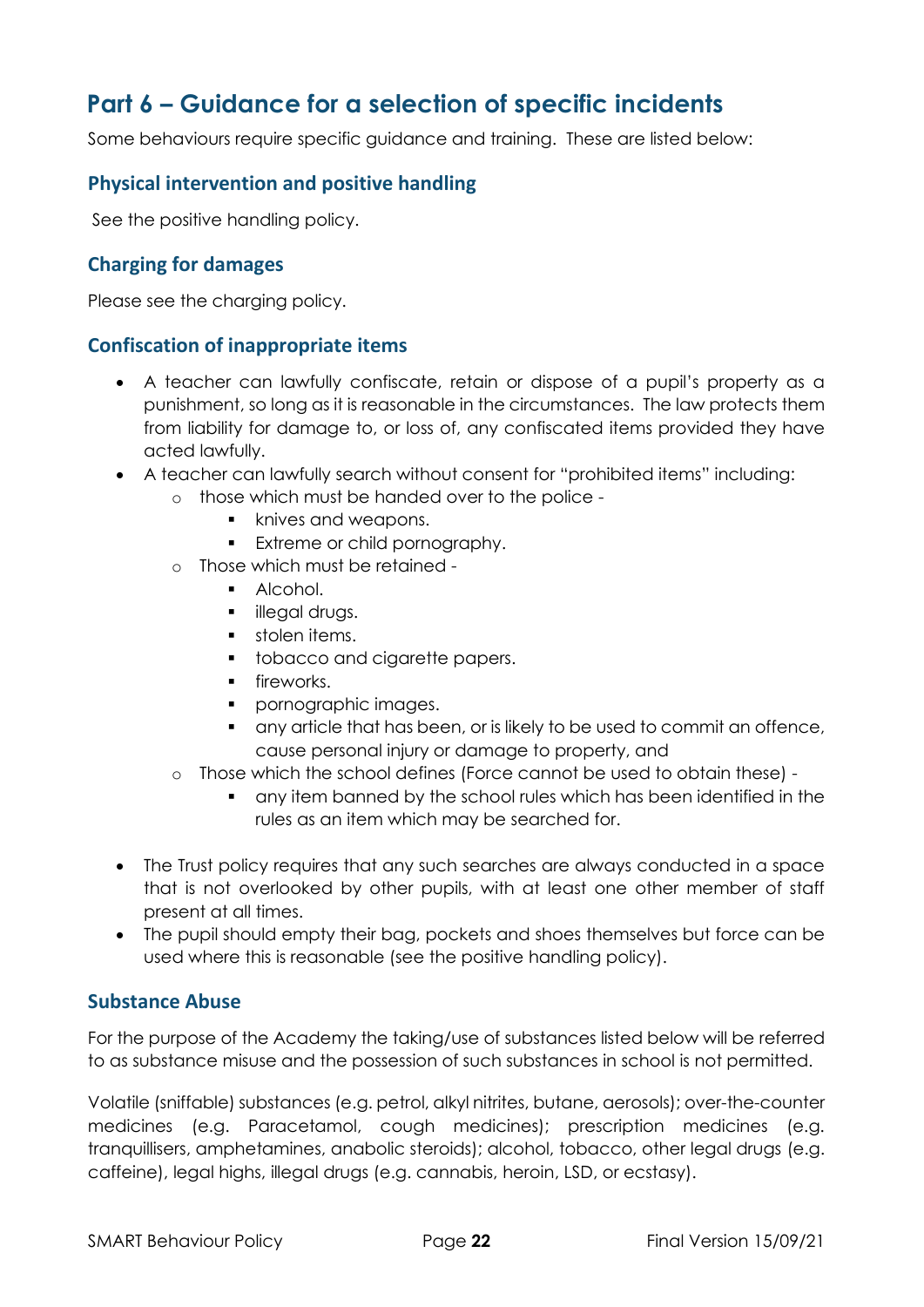The Academy works to try to prepare for the world in which they will live and will do all possible to prepare, inform and educate young people about the possible consequences of drugs use. We are committed to the health, safety and well-being of members of the Academy community and we will actively pursue a policy of "protection for everybody".

We believe and support the following educational aims in respect of substance use and misuse:

- To enable students to make healthy, informed choices by increasing. knowledge, challenging attitudes and developing and practising skills.
- To provide relevant information about substances.
- To increase understanding about the implications and possible consequences of use and misuse.
- To widen understanding about related health and social issues, e.g. sex and sexually transmitted diseases, crime, HIV, AIDS and hepatitis (in conjunction with Sex Education/Health Education Policies).
- To seek to minimise the risks that users and potential users face.
- To encourage positive dialogue and learning through inter-active teaching within safe classroom boundaries e.g. PSHCE lessons.

#### **Incident Response**

The Academy will consider each substance misuse incident (suspected or actual) individually and recognises that a variety of responses will be necessary to deal with incidents. This may involve searching of lockers or asking students to turn out bags, pocket contents etc. If there is any suspicion of wrongful intent with regard to substances etc., the Academy will consider very carefully the implications of any action it may take. It seeks to balance the interests and welfare of the students involved, other Academy members and the local community. Engaging and cooperating with a support agency is expected when deemed necessary by the Academy. Permanent exclusion is seen as a last resort as it may only transfer the problem, but serious consequences may be deemed the best way forward by the Governors' Disciplinary Committee.

#### **Actual/Rumoured**

In instances involving substance misuse, possession of or supply of (either actual or rumoured) parents/carers will be informed at the earliest opportunity by the Headteacher. The Academy and the parents/carers can then work together to support the young person involved.

#### **Disclosure**

If a student wishes to disclose any information regarding substances, either personally or regarding others they should inform a teacher. Staff will never guarantee a child absolute secrecy and the boundaries of confidentiality will be made clear to a young person before he/she is encouraged to disclose information. The whole school community recognises the need to deal sensitively with any issues related to children and their families and will not disclose information to any individual or agency without first considering the health and safety of the student.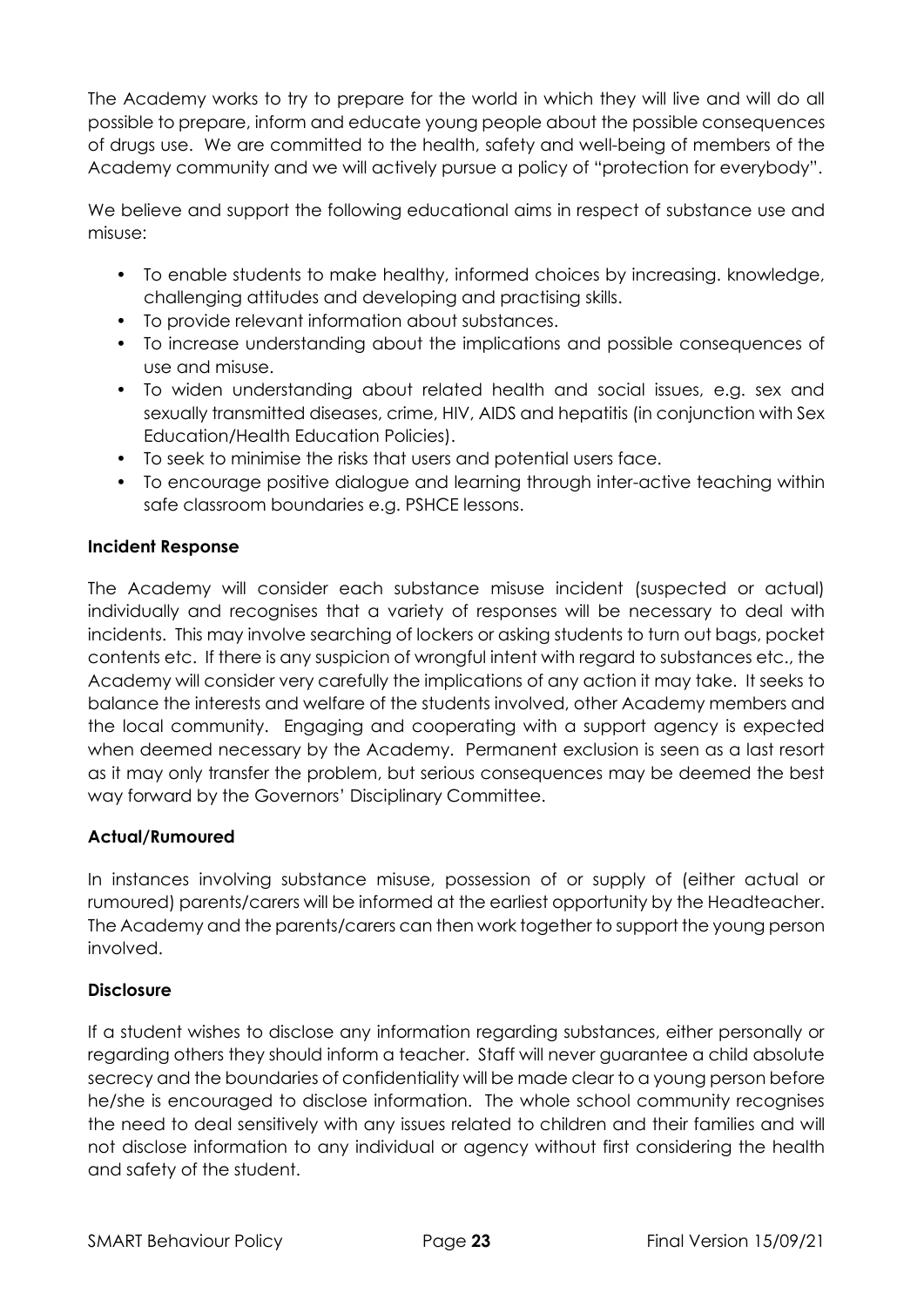Where it is suspected that substances are taken or sold on the premises, details regarding those involved, as well as any relevant information, will normally be passed to the Police Liaison Officer or appropriate agencies.

#### **Working in partnership**

All schools in the Trust work in close partnership with a range of agencies involved in the control of banned substances. These include the police service and outside agencies involved in the education of children around the dangers of substance abuse.

#### <span id="page-23-0"></span>**Smoking**

The Academy maintains a no smoking policy within the building or on the Academy site. The Academy takes the smoking of cigarettes, vapes or e-cigarettes (or associating with smokers) by students very seriously, either on the Academy premises or whilst travelling to and from school.

All schools: Smoking offences will mean a minimum consequence of a fixed term Internal Isolation.

Within the most appropriate timescale, all schools in the Trust will employ the same sanctions for this offence.

#### <span id="page-23-1"></span>**Offensive Weapons**

Any student who brings an offensive weapon onto the academy site will receive a minimum consequence of an exclusion, the duration of which will be decided by the Headteacher. The police will be notified in these instances.

Any student using an offensive weapon to physically harm or use the weapon to visibly threaten harm on the school site will be permanently excluded.

The Academy will consider each incident (suspected or actual) individually and recognises that a variety of responses will be necessary to deal with such incidents. This may involve searching of lockers or asking students to turn out bags, pocket contents etc. to ensure that all members of the academy community remain safe.

If a member of staff suspects a pupil has a banned item in his/her possession, they can instruct the pupil to turn out his/her pockets or bag. If the pupil refuses, sanctions will apply. In this instance the matter should be referred to the member of the senior leadership team with responsibility for the year group and procedures followed according to DfE advice.

As identified in the Screening, Searching and Confiscation Policy, items banned are weapons, alcohol, tobacco, lighters, illegal drugs (including "legal highs") and stolen items.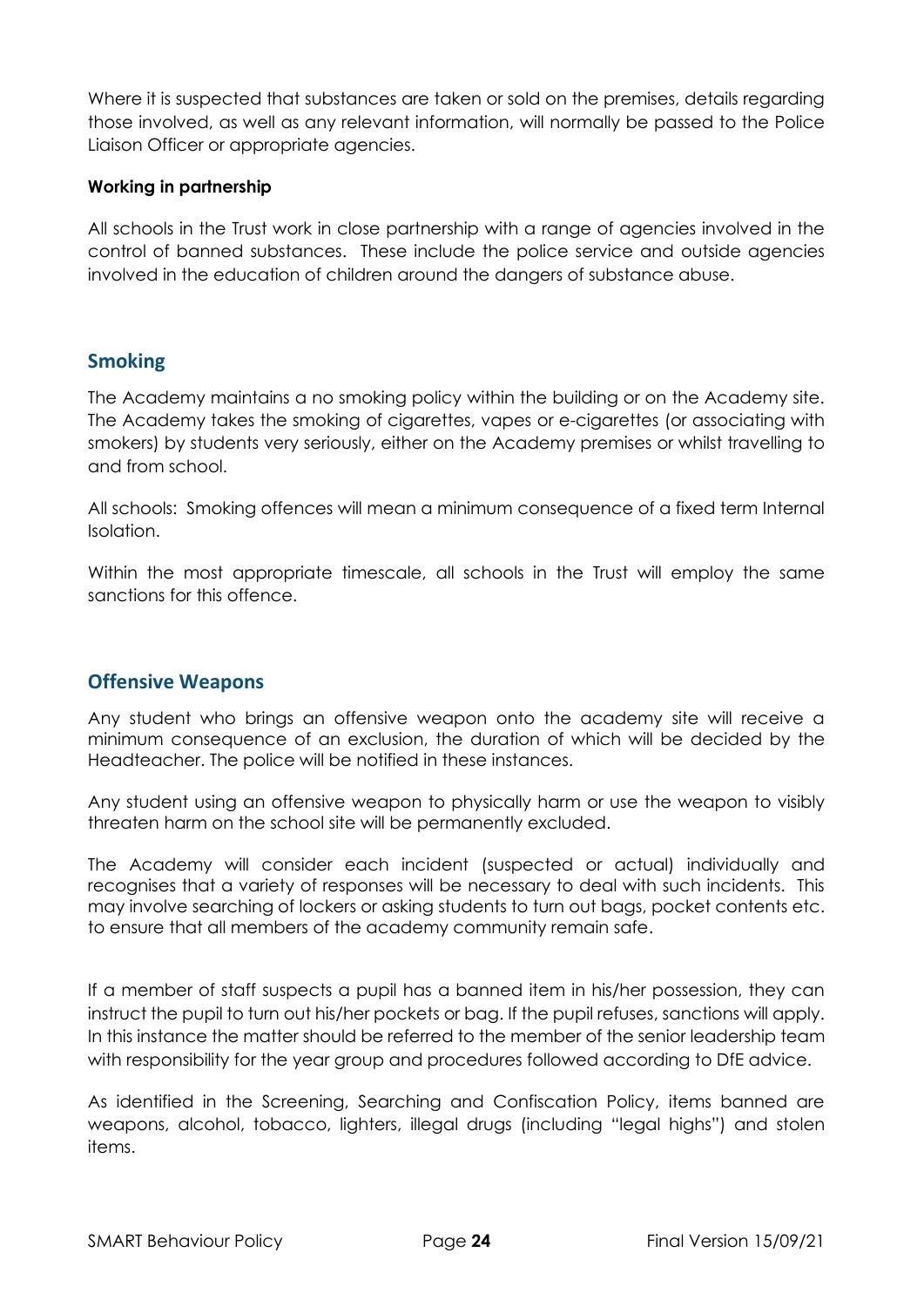As with all banned items, a pupil who acts as a source of such items to other students will generally be viewed as having committed a more serious offence.

Section 139 of the Criminal Justice Act 1988 makes specific mention of knives and the need for strict controls. This act prohibits having with you, in a public place any article which has a blade or is sharply pointed, (including a folding pocket knife if the cutting edge of its blade exceeds 7.62cm/3 inches. Folding knives with smaller blades are still considered illegal if they have any form of lock stop mechanism or are used or threatened to be used as a weapon). A list of weapons included in this category is contained [here.](https://www.gov.uk/buying-carrying-knives)

#### <span id="page-24-0"></span>**Joint enterprise**

The UK law of 'Joint enterprise' enables the police to charge an entire group with a crime hence such measures are deemed to be a legally permissible response for use in schools. The use of this law however has sometimes been misinterpreted as joint responsibility for any action. There are however ways of determining relative involvement even when the quality of evidence is poor.

#### **Praiseworthy actions within this definition.**

- Those seeking help these are the individuals who should be most highly praised and who represent the promoted model.
- Those distancing themselves also should be praised but also given guidance when seeking help is needed.
- Those being critical of the group or supportive of the victim whilst such actions may help, they can also inflame tensions and extend the incident. Such actions can also put the individual in harm's way and should be discouraged. Often acts of such heroism have made the national press and can provide strong role modelling such as the teenagers who surrounded a police van to protect it in the London Riots or the famous incident of the man placing himself in front of a tank in Tiananmen Square, so a balance must be struck between sensitive use of such role models and ensuring the care of individuals.

#### **Actions which should lead to education and disciplinary action.**

- Observers is it clear to those feeling intimidated that the observers are not part of the victimising group? If there is a clear connection, then their role can be interpreted as hostile witness or part of the role of intimidation. This role should be reprimanded and recorded but is not in itself subject to serious disciplinary action. Observers who fail to provide evidence may be themselves intimidated hence this cannot be used as a rule. The understanding from those in the group that they are connected is the evidence that should be used.
- Participation
	- o Encouragement If the individual has uttered anything or made noises with their hands for example that could be interpreted by others as giving their support or enjoying the issue or urging others on, then the law counts them as being partly responsible for the crime. There are cases of individuals under the law being fully charged for the offense for such actions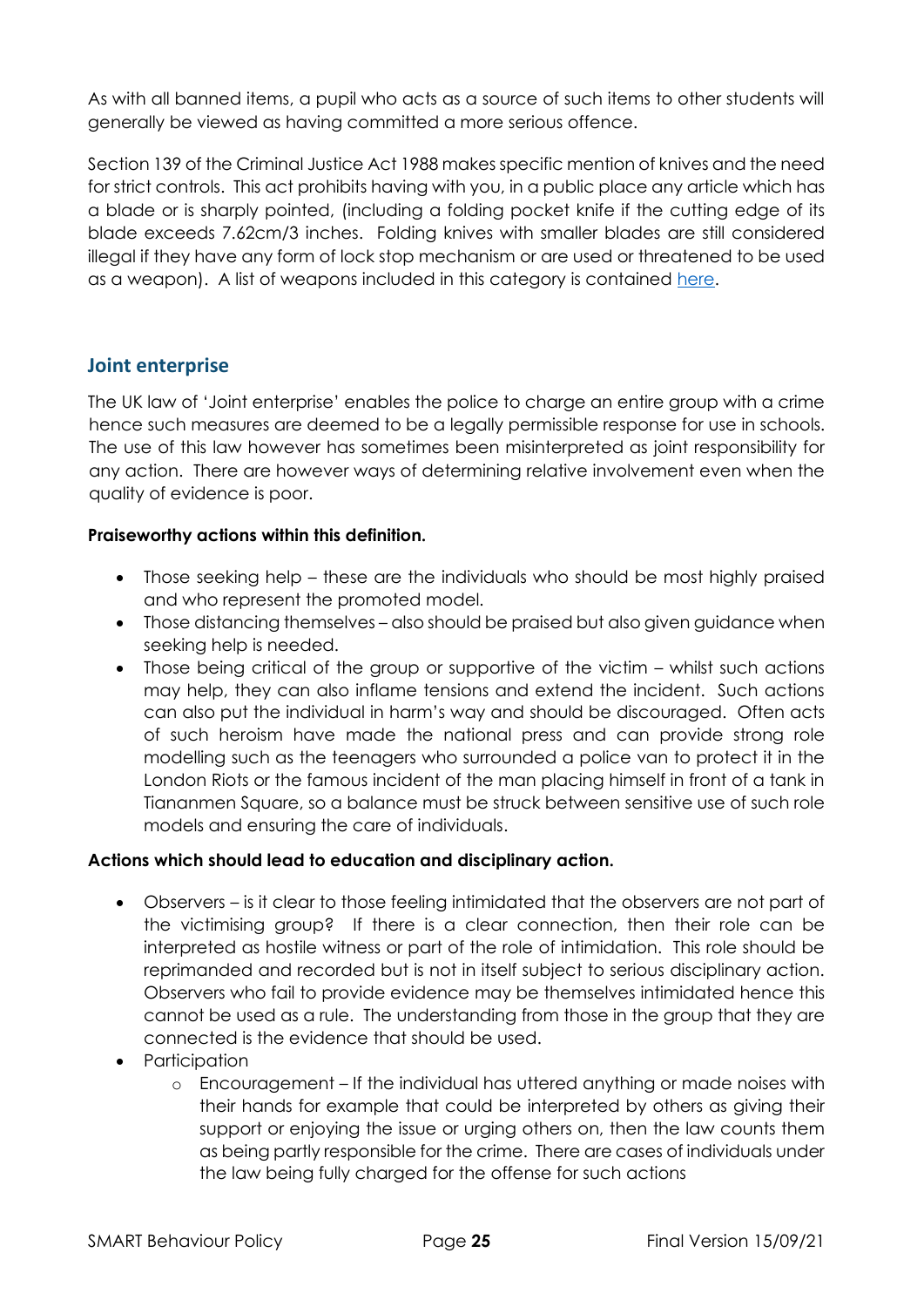- o Named If the individual is named in the investigation as having had a role then this increases the scope for disciplinary action.
- o Direct action If the actions of the named individual enabled the crime to occur. If they for example were to have made suggestions that were followed or prevented the individual from leaving intentionally but without physical contact.
- Physical contact
	- o Those making intentionally harmful or restrictive physical contact with the individual as part of an unequal gang that outnumbers the victim group should be placed at a level of responsibility above those earlier listed and hence the disciplinary measures could extend to permanent exclusion depending on the circumstances and nature of the contact.
- Leadership
	- o Those who orchestrate a situation regardless of carrying it out themselves or not should be held at that highest level of responsibility.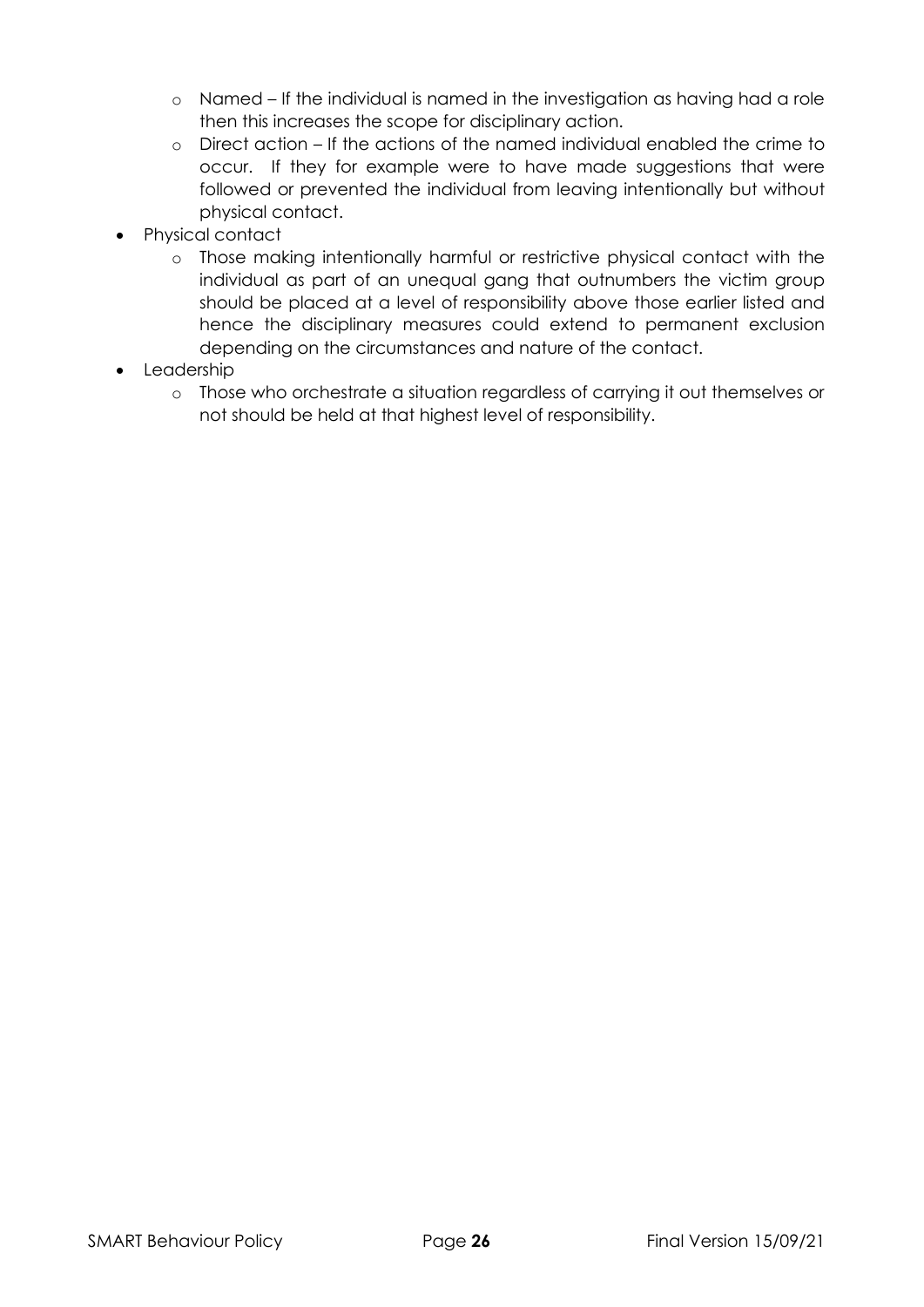## <span id="page-26-0"></span>**Part 7 – Continuous Improvement**

The Governing Body and the member of the Senior Leadership Team (SLT) with responsibility for continued professional development (CPD) will endeavour to secure appropriate high quality training on all aspects of behaviour management to support the implementation of the policy for all staff.

Training in behaviour management must be available to all teaching and non-teaching staff.

Training must be research led, making use of peer reviewed work such as the independent review of behaviour in schools by [Tom Bennet on behalf of the DfE](https://assets.publishing.service.gov.uk/government/uploads/system/uploads/attachment_data/file/602487/Tom_Bennett_Independent_Review_of_Behaviour_in_Schools.pdf)

## <span id="page-26-1"></span>**Involvement of outside agencies**

Every school in the MAT actively engages with other schools in the South East Cornwall area, including the Caradon Alternative Provision Academy to support pupils. The school also fully engages in multi-agency intervention in liaison with external agencies.

The school works positively with the Local Authority and with external agencies. It seeks appropriate support from them to ensure that the needs of all pupils are met by utilising the range of external support available. For further details, see the Special Education Needs and Disability (SEND) Policy.

### <span id="page-26-2"></span>**Review**

The Headteacher, in consultation with the staff, will undertake systematic monitoring and conduct regular reviews of the behaviour for learning policy and procedures in order to evaluate them to ensure that the operation is effective, fair and consistent. This will take place through a variety of forums.

The Governing Body of each school and the Trust Board will receive a regular statistical review of pupil management issues and information about difficulties concerning individual pupils.

The Governing Body of each school and the Trust Board will regularly review this policy and procedures through the monitoring of pupil data (merits; referrals; internal exclusions; exclusions; managed moves, etc.) by whole school and by specific groupings (gender; ethnicity; Children in Care; Register of Need; Gifted and Talented; Year group) to ensure its continuing appropriateness and effectiveness.

The outcome of the review will be communicated to all those involved, as appropriate.

The Trust has adopted this policy with due regard to Government guidance.

A number of events can trigger a review to occur in schools. These include the following;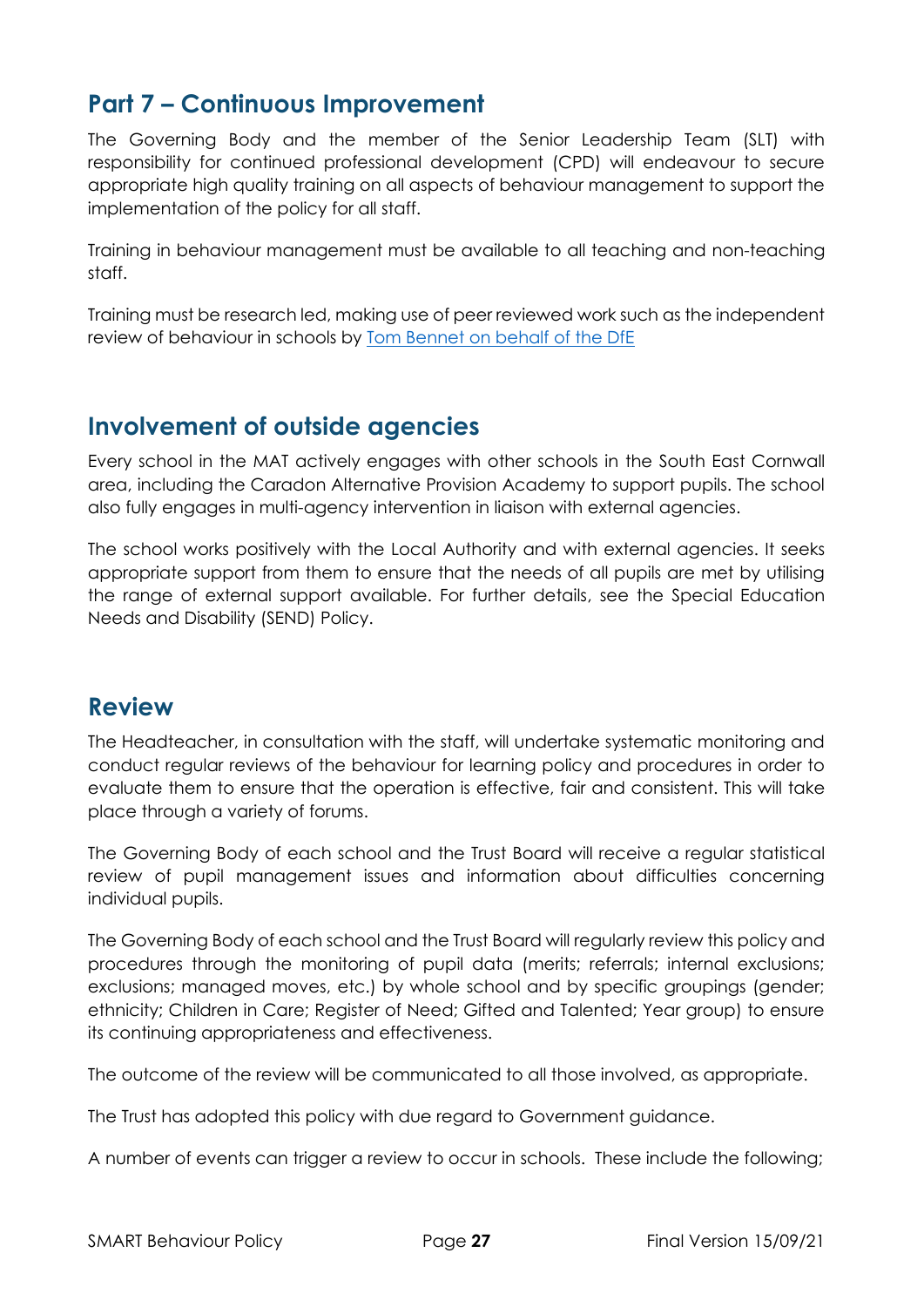- A national serious case review.
- A noted new repeated pattern of behaviour in the school.
- Lines of enquiry arising from anonymous reporting.
- If an incident occurs in school which results in more than three pupils receiving exclusions.

## <span id="page-27-0"></span>**Links**

This policy is based on advice from the Department for Education (DfE) on:

- [Behaviour and discipline in schools](https://www.gov.uk/government/publications/behaviour-and-discipline-in-schools)
- [Searching, screening and confiscation at school](https://www.gov.uk/government/publications/searching-screening-and-confiscation)
- [The Equality Act 2010](https://www.gov.uk/government/publications/equality-act-2010-advice-for-schools)
- [Use of reasonable force in schools](https://www.gov.uk/government/publications/use-of-reasonable-force-in-schools)
- [Supporting pupils with medical conditions at school](https://www.gov.uk/government/publications/supporting-pupils-at-school-with-medical-conditions--3)
- [School Exclusion](https://www.gov.uk/government/publications/school-exclusion)

It is also based on the [special educational needs and disability \(SEND\) code of practice.](https://www.gov.uk/government/publications/send-code-of-practice-0-to-25)

In addition, this policy is based on:

- Section 175 of the [Education Act 2002,](http://www.legislation.gov.uk/ukpga/2002/32/section/175) which outlines a school's duty to safeguard and promote the welfare of its pupils.
- Sections 88-94 of the [Education and Inspections Act 2006,](http://www.legislation.gov.uk/ukpga/2006/40/section/88) which require schools to regulate pupils' behaviour and publish a behaviour policy and written statement of behaviour principles, and give schools the authority to confiscate pupils' property.
- [DfE guidance ex](https://www.gov.uk/guidance/what-maintained-schools-must-publish-online#behaviour-policy)plaining that maintained schools should publish their behaviour policy online.
- Schedule 1 of the [Education \(Independent School Standards\) Regulations 2014;](http://www.legislation.gov.uk/uksi/2014/3283/schedule/made) paragraph 7 outlines a school's duty to safeguard and promote the welfare of children, paragraph 9 requires the school to have a written behaviour policy and paragraph 10 requires the school to have an anti-bullying strategy.
- [DfE guidance ex](https://www.gov.uk/guidance/what-academies-free-schools-and-colleges-should-publish-online)plaining that academies should publish their behaviour policy and anti-bullying strategy online.

#### **Documents, articles and books that have also influenced this work include**

- Feminism is for everyone bell hooks 2017
- When the adults change everything changes Paul Dix 2017
- Leading on pastoral care Daniel Sobel 2019
- [Tom Bennet on behalf of the DfE](https://assets.publishing.service.gov.uk/government/uploads/system/uploads/attachment_data/file/602487/Tom_Bennett_Independent_Review_of_Behaviour_in_Schools.pdf) independent review of Behaviour Policy 2017
- Our SECRET Skills framework [this version](https://www.smart-trust.net/expected-standards/) 2019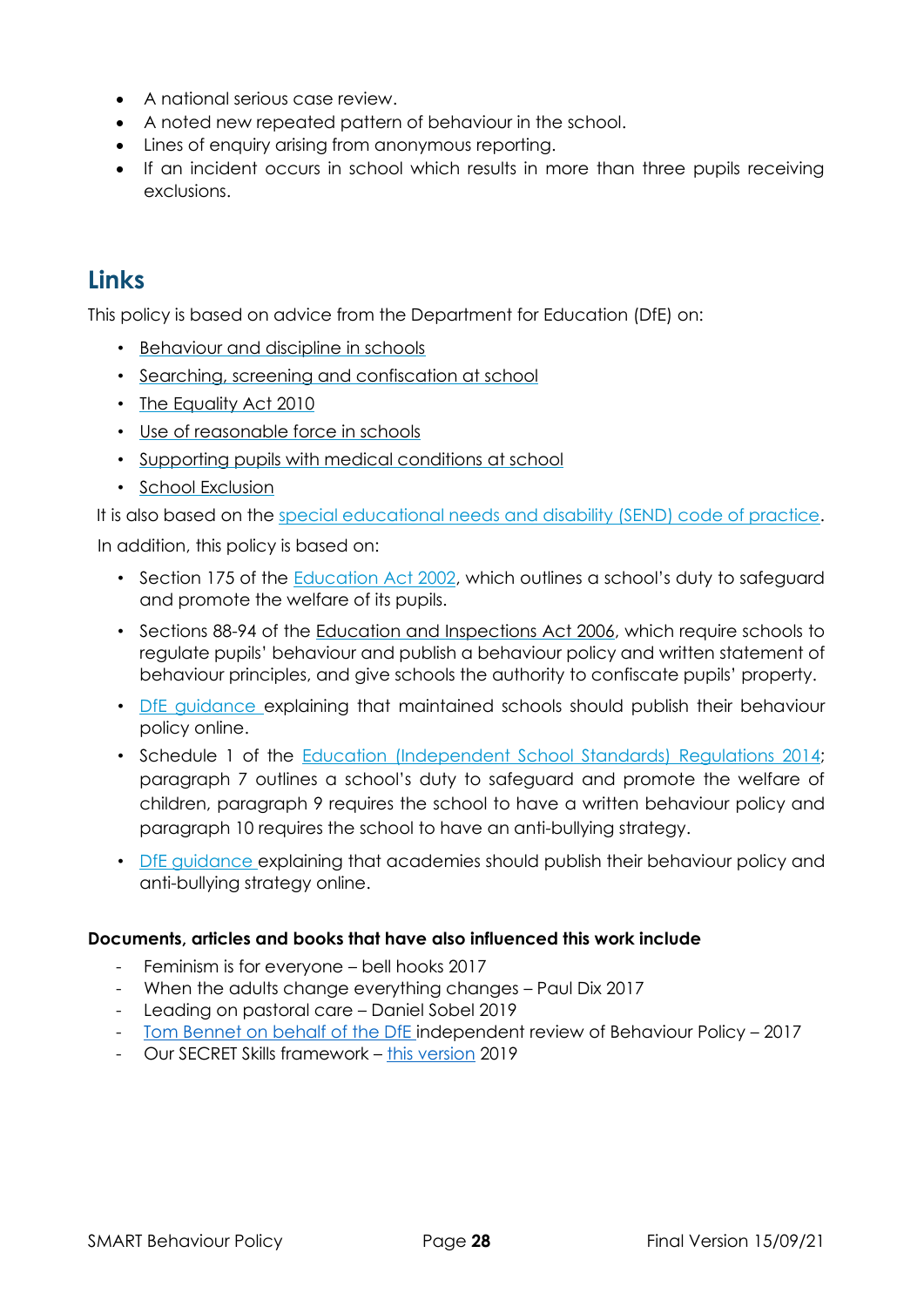## <span id="page-28-0"></span>**Appendix 1: Example Learning Expectations: Pupils**

Pupils will be reminded of the agreement annually at the beginning of the school year in assemblies; and a summary poster of expectations will be on display in every classroom.

Everyone has the RIGHT to work successfully, safely and enjoyably without distraction. To enable this to happen we need to be clear about the rules and expectations.

#### **a. Going to Lessons**

- i. Walk calmly and quietly about school using the most straightforward or recommended route.
- ii. Always keep to the **left** when walking in crowded areas.
- iii. Move quickly to your next lesson.
- iv. Queue outside the room quietly in single file.

#### **b. Start of Lessons**

- v. Enter rooms sensibly and sit where you are told.
- vi. Take out the correct books, pens and equipment and your school planner.
- vii. Put bags away (not on desks) preferably under your table or seat.
- viii. Remain silent during the register (except when your name is called!).

#### **c. During Lessons**

- ix. When your teacher talks to the whole class remain silent, listen and concentrate.
- x. If the class is asked a question, do not call out. Wait until you are asked to answer.
- xi. You are expected to work sensibly with your work partners: do not distract or annoy them; Speak only with a 'partner voice', do not call across the room.
- xii. Homework is advised to be recorded in your planner.
- xiii. Eating and chewing are not allowed.
- xiv. Mobile phones are brought into school at the pupil's own risk. They must be turned off and out of sight during learning time and social times unless your teacher has asked you to use them for a classroom activity.
- xv. When answering questions or talking about work be polite, speak clearly and keep the volume at an appropriate level.

#### **d. End of Lessons**

- xvi. You should not begin to pack away or put on outdoor wear until your teacher tells you to do so.
- xvii. When told, stand and push in your chair and tidy the tables; pick up any litter near you.
- xviii. Only when your teacher finally tells you to go may you leave the room. Leave sensibly.

#### **e. Finally, but most importantly:**

- xix. Teachers and other staff are in the position of parents/guardians while you are in school; This means in particular that there is no excuse for rudeness, disrespect or insolence towards any member of staff.
- xx. Any reasonable request from a teacher should be carried out at once and without argument.
- xxi. Do not answer back. Talk problems through with your teacher later.
- xxii. Similarly, all staff will treat young people with respect whether they are teaching them, praising them, or punishing them.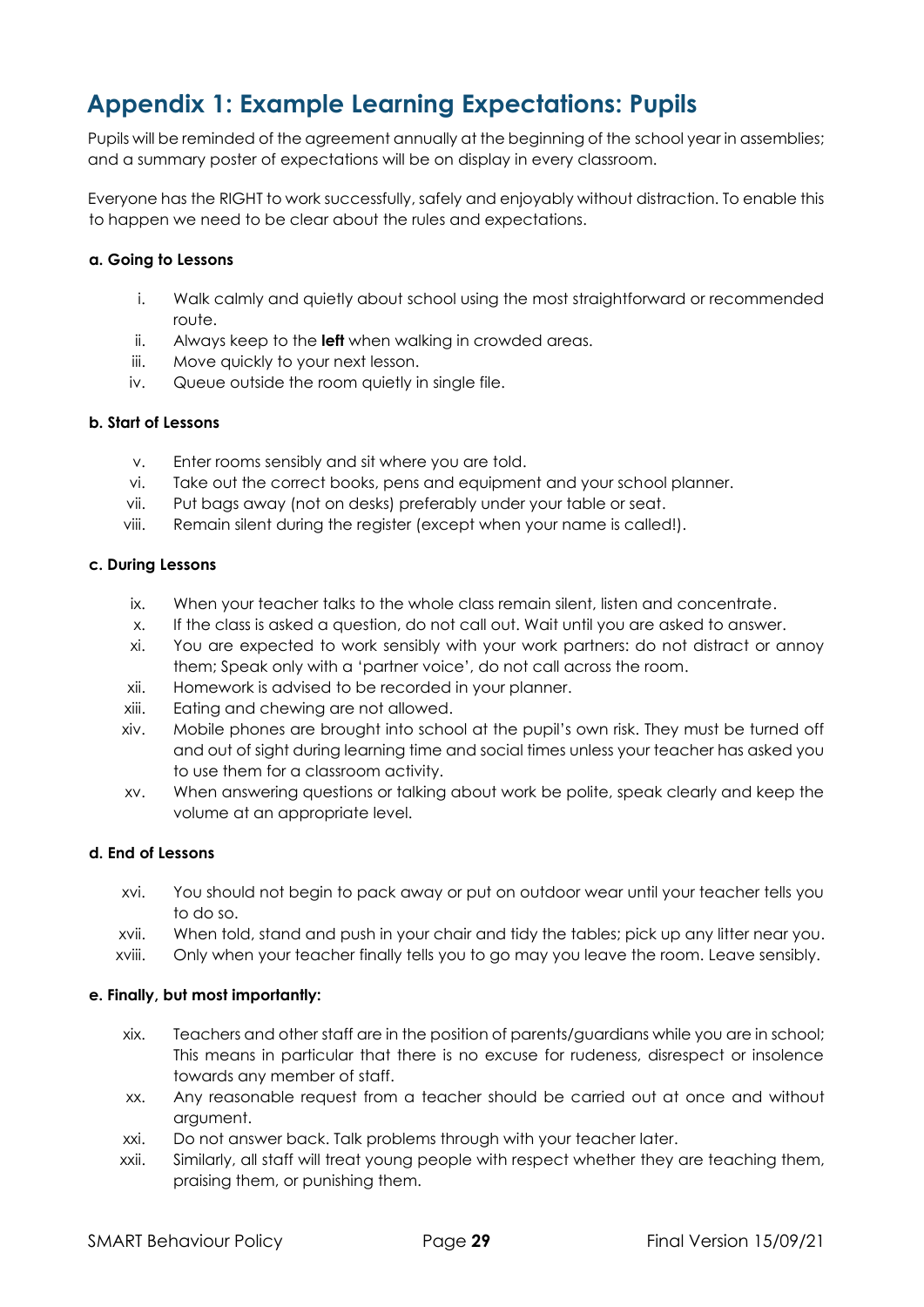## <span id="page-29-0"></span>**Appendix 2: Expectations: Learning Agreement: Teachers**

It is the classroom teacher's job to create and sustain a positive, supportive and secure learning environment. Well prepared stimulating lessons engage enquiring minds and generate good behaviour and earn respect.

In more detail this means that colleagues should:

- i. Arrive before the class and begin on time. 'Meet and greet'.
- ii. Ensure pupils are lined up quietly until a classroom is available.
- iii. Be prepared for the lesson and ensure that lesson purpose is known by pupils.
- iv. Know the pupils as individuals by name and by attainment. Call them by their first names.
- v. Abide by the school's expectation from the first lesson onwards.
- vi. Model the standards of courtesy expected from pupils.
- vii. Ensure that all pupils are able to participate fully in the lesson.
- viii. Emphasise the positive, including praise for good behaviour as well as good work.
- ix. Make sparing, fair and consistent use of reprimands and target the right pupil.
- x. Criticise the behaviour and not the person.
- xi. Use private rather than public reprimands where possible.
- xii. Avoid sarcasm and threats, which are not subsequently carried out.
- xiii. Use positive language.
- xiv. Avoid whole group punishments and humiliation.
- xv. Keep to time in the lesson and finish on time.
- xvi. Ensure an orderly exit.
- xvii. Reflect upon classroom management and learn from it.

It must be emphasised that it is the primary responsibility of staff to deal with discipline themselves in the first instance.

Teachers in the classroom can apply a range of positive discipline strategies including:

- i. indicate the level of noise that is acceptable: e.g. partner voices.
- ii. tactically ignore (minor) unwanted behaviour.
- iii. use non-verbal communication e.g. zip the lips for silence.
- iv. point out the learning expectations and remind them regularly.
- v. teach basic social interactive rules then remind and monitor.
- vi. demand reciprocal respect e.g. 'I'm not speaking to you like that'.
- vii. avoid unnecessarily vigilant intervention e.g. talk to latecomers later.
- viii. give the pupil a face-saving alternative.
- ix. deal with individuals away from their peers to avoid unnecessary confrontation, also to deprive them of an audience (the oxygen of publicity!).
- x. make sure routines and procedures are properly established planners & equipment on desks at start of the lesson; use of the board for 3 strike system.
- xi. influence pupils through positive role modeling.
- xii. explain what the student has done when disciplining.
- xiii. make sure the student knows you 'care' about what happens.
- xiv. appeal to the emerging adult.
- xv. set clear time boundaries and stick to them.
- xvi. follow up problems later (as long as the class realises this is happening) pointing out that uninterrupted teaching and learning are of paramount importance.
- xvii. clarify what you expect 'next time'.
- xviii. be positive, have high expectations, be optimistic.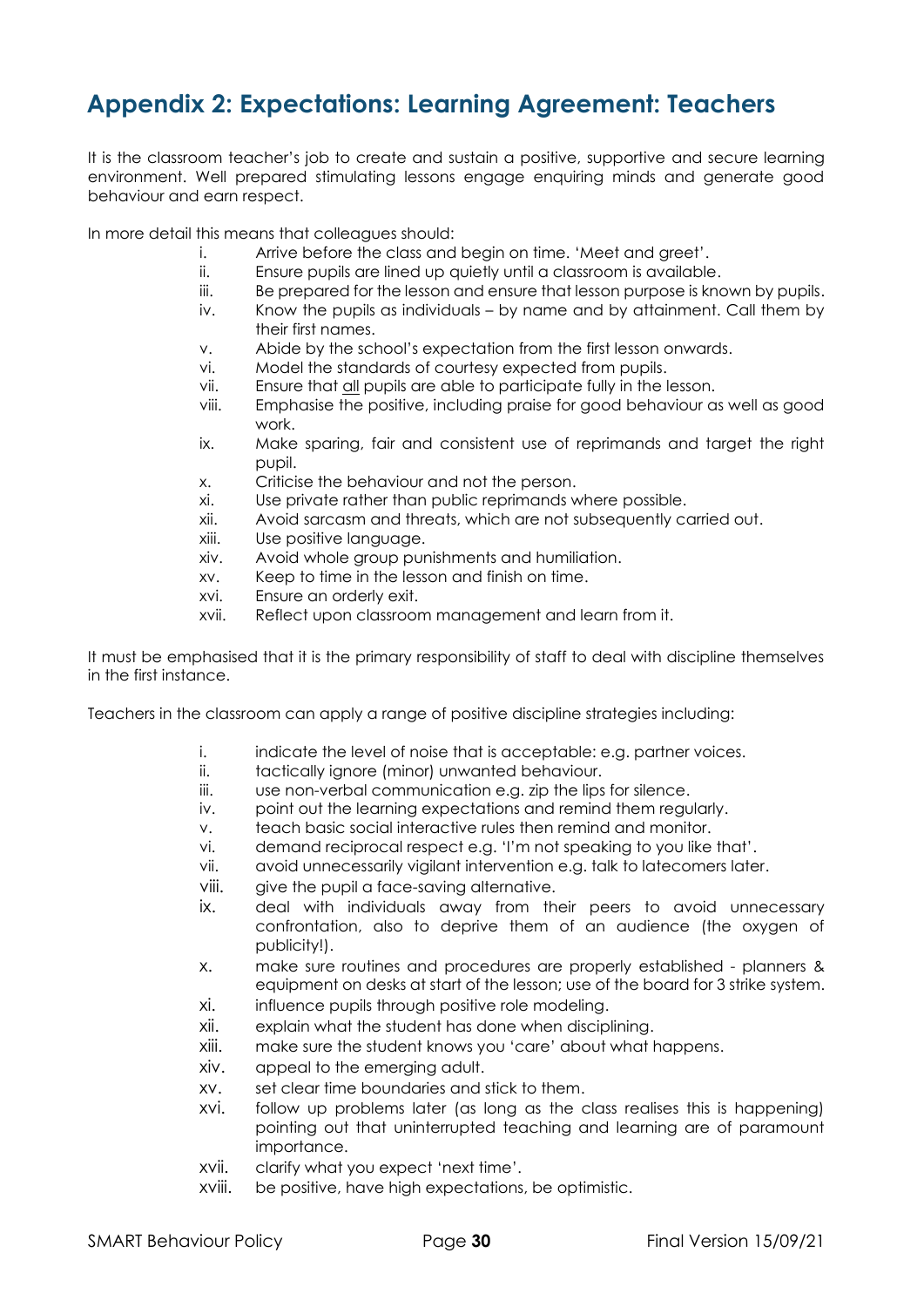#### 11.4.5 **Mobile phones**

Mobile phones are brought into school at the pupils' own risk. They should be turned off and out of sight at all times, unless a member of staff has asked for them to be used specifically as part of a classroom activity. Please note pupils can use either the Head of Year office or the Learning Support Department to make urgent calls.

#### **All staff will:**

- Be a positive role model.
- Implement the school positive behaviour policy consistently throughout the school.
- Give opportunities to develop interpersonal and social skills.
- Offer a curriculum that enables pupils to engage.
- Give the opportunity to work in groups.
- Make sure that pupils listen and are listened to and value others.
- Help pupils to gain the ability to make choices about their behaviour.
- Help pupils to be confident about their learning and enjoy it.
- Help pupils understand their rights and responsibilities as citizens in our society.
- Reward and praise positive learning behaviour.
- Keep records of behaviour and report these to the Headteacher when required.
- Ensure the pupils in the class know the whole school 'Diamond Rules'.
- Inform parents about their child's welfare or behaviour and, where necessary, work alongside parents.
- Be aware of and understand their rights and responsibilities.

#### **Pupils will:**

- Respect and care for others.
- Listen to others.
- Learn and work co-operatively.
- Obey the 'Diamond Rules'.
- Resolve disputes positively.
- Value and take responsibility of the environment.
- When necessary carry out self-monitoring.
- Be aware of their own emotions and actions and take responsibility for these.
- Be aware of and understand their rights and responsibilities.

#### **Parents, Carers and Families will:**

- Support the school when reasonable actions to discipline a child have been used.
- Promote positive behaviour at home in order to maintain continuity between home and school.
- Initially contact the Class Teacher/Form Tutor if they have concerns about the way their child has been treated.
- If concerns remain, contact the Headteacher and then if necessary the school governors.
- Initially contact the class teacher if they feel their child's behaviour, in or out of school, is impacting on the child's emotional well-being.
- Be aware of and understand their rights and responsibilities.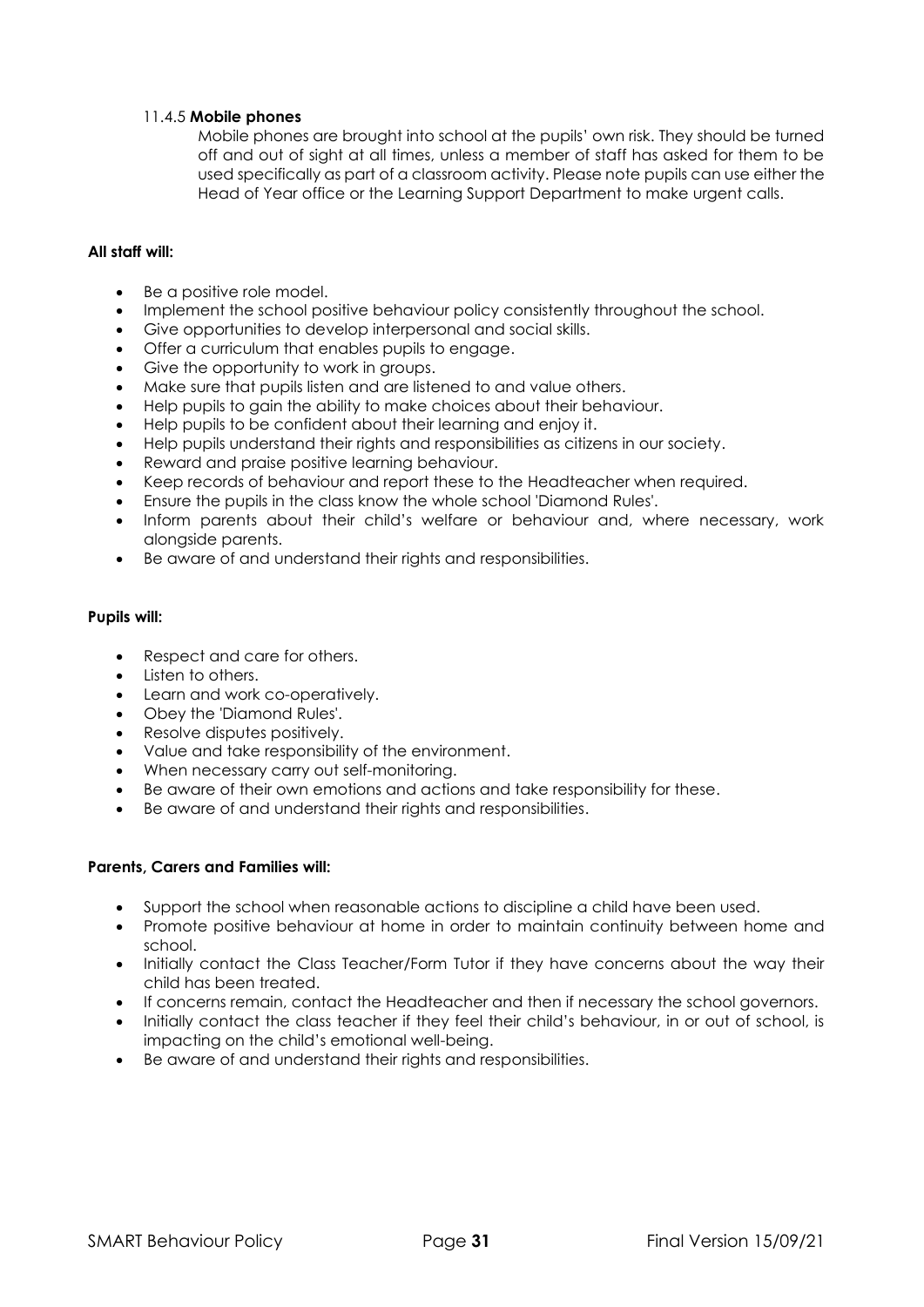#### **The Governing Body will:**

- Support the school in the implementation of the positive behaviour policy.
- Provide advice about disciplinary issues, as requested by the Headteacher, so that he/she can take advice into account when making decisions about repeated, or very serious, acts of anti-social behaviour.
- Review the effectiveness of the policy.

#### **Rights and Responsibilities**

#### **Staff should:**

- Be supported by peers and managers, ask for support when needed and offer support to colleagues and managers.
- Be listened to, listen to others and share opinions in a constructive manner.
- Be treated courteously by all others in the school community and model courteous behaviour.
- Recognise and acknowledge positive behaviour in others.
- Be made fully aware of the school's system, policies and expectations.
- Seek information and use lines of communication.
- Receive appropriate training to increase skills in behaviour management.
- Support others in developing their skills in promoting positive behaviour.
- Acknowledge areas of their own behaviour management skills that could be developed and evaluate new approaches.

#### **Pupils should:**

- Be treated with respect and behave respectfully to others.
- Be safe to behave in a way that keeps others and self safe.
- Be willing to learn and allow others to learn.
- Attend school regularly.
- Be allowed to make mistakes, own mistakes and learn from them.
- Allow others to make mistakes.
- Be listened to and listen to others, giving opinions in a constructive manner.

#### **Parents, Carers and families should:**

- Be treated with respect and behave respectfully towards others.
- Be kept informed about their child's progress and talk to teachers if they have any concerns about their child's learning and wellbeing.
- Talk to their child about what he/she does in school.
- Ensure their child attends school regularly.
- Be listened to and listen to others.
- Have access to information on the school's procedures for positive behaviour.
- Acknowledge and respond to information, have concerns taken seriously and to share concerns constructively.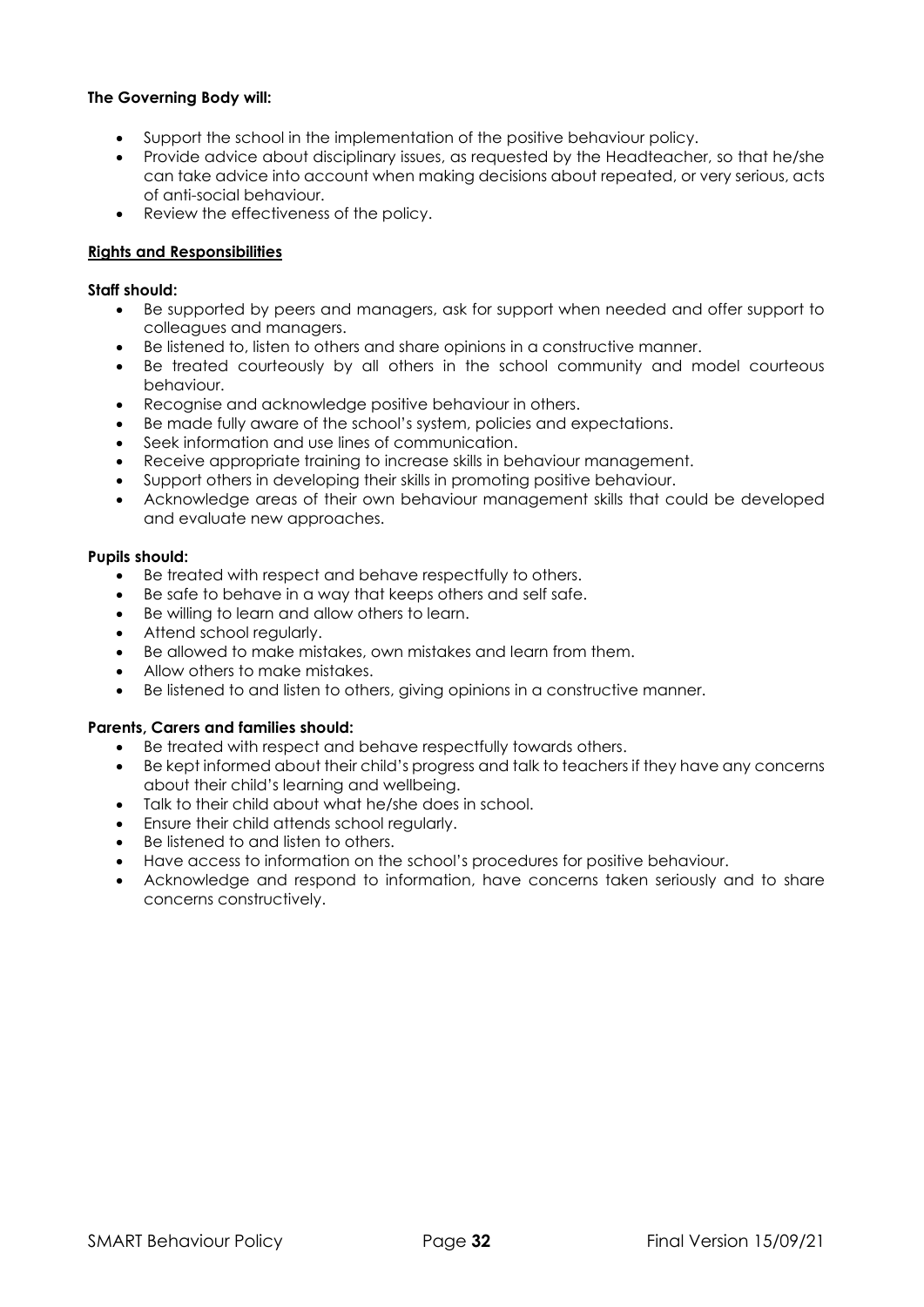## **3rd Great achievement**

-Name in step 3

-House point on CC

-Message home

## **2nd Great achievement**

-Name in step 2

-House point on CC

# Superstar Route **Superstar Route**

## **1st Great achievement**

-Name in step 1

#### *Examples*

- E Organised and resilient
- Q Great questions / answers
- U Determined
- I Curious / inspired
	- P Great at praising others/ team work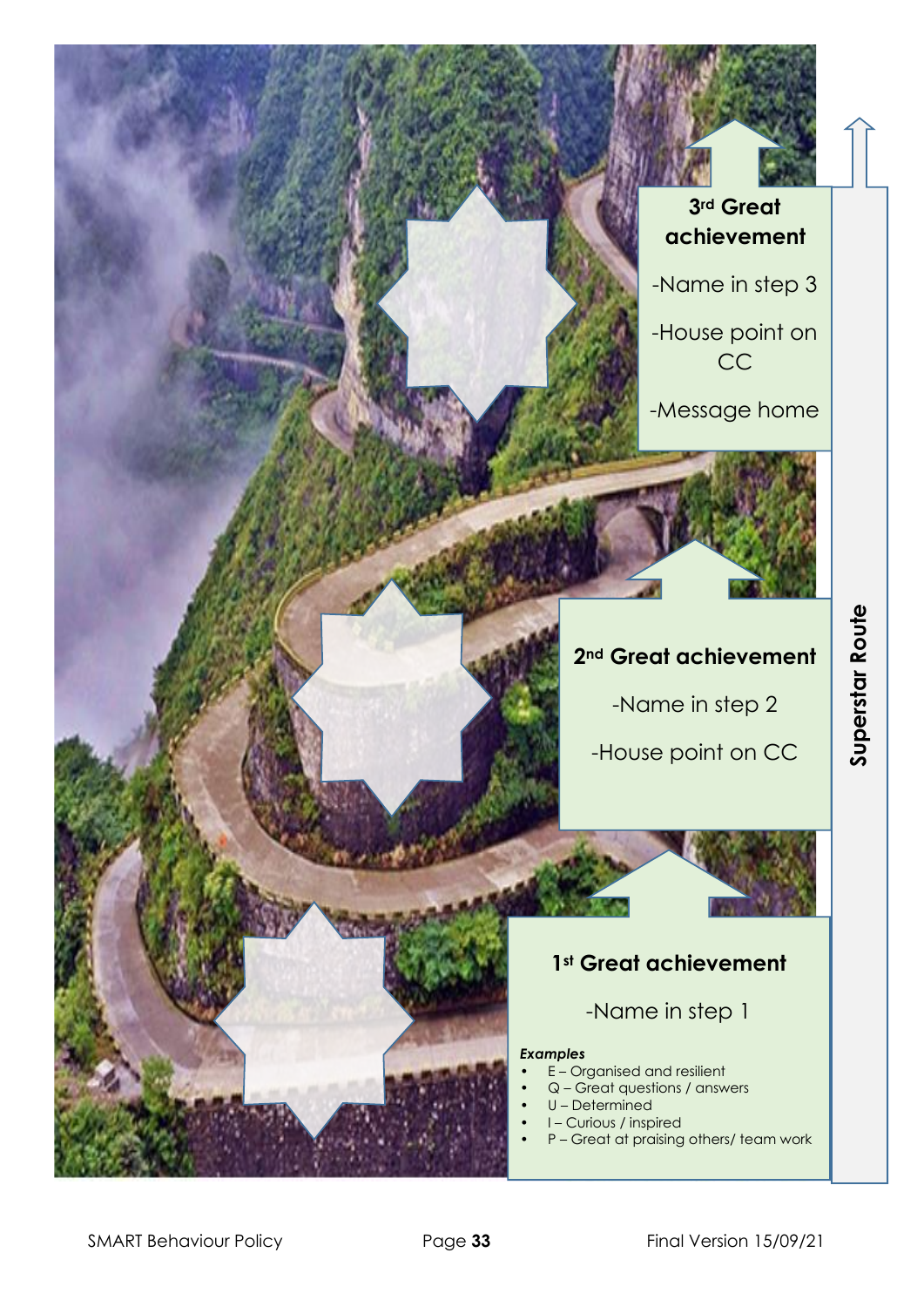## <span id="page-33-0"></span>**Appendix 1: Examples of Rewards**

Positive consequences (rewards), empathy and a caring ethos are the keys to people learning how to make good choice. Systems that emphasise praise are consistently more successful in teaching pupils to make more positive choices.

A range of systems are used in each school to reward good progress academically and in terms of skills and attitudes. SMART schools are encouraged to be innovative in terms of their use of praise and so the following list is by no means exhaustive. Equally not all of the techniques described below are used in all schools.

Praise which does not tend to be recorded centrally

- Stickers, Diamond tokens.
- Verbal praise.
- A simple note could be inserted in the School planner.

Systems of individual points that build up over time

- Diamond tokens.
- Merits or Commendations which build into Bronze, Silver or Gold certificates.
- Shown to the Headteacher.
- Weekly individual lunchtime award winners are invited to sit at a special table as well as being able to go first in the lunchtime queue.
- Rainbow Award For individual outstanding behaviour, this will be recognised with a personalised postcard home.
- Special mention in assembly and/or Weekly celebration assemblies.
- Parents contacted for example through sending a praise postcard home.
- Mention in school magazines or newsletters or published in local press articles.
- Star of the day.
- A letter/certificate of congratulations sent home from the Headteacher.
- End of year presentation assemblies and awards ceremonies.
- Students rewarded with extra responsibilities e.g. prefects, peer mentors etc.
- Record of achievement.

Systems of class or group praise through, for example, a house system

- House Points.
- Class Cups.
- Class of the week
- 'Sunshine time'. A treat chosen by the teacher for all those who have not made any poor choices in regard to behaviour all week.

Displaying pupils' work in the classroom and elsewhere (both in school and in the community) is a very powerful method of rewarding endeavour and high achievement. Please use this opportunity to show off a selection of work. For certain types of work e.g. drama, dance and music, assembly time might be an appropriate venue for display.